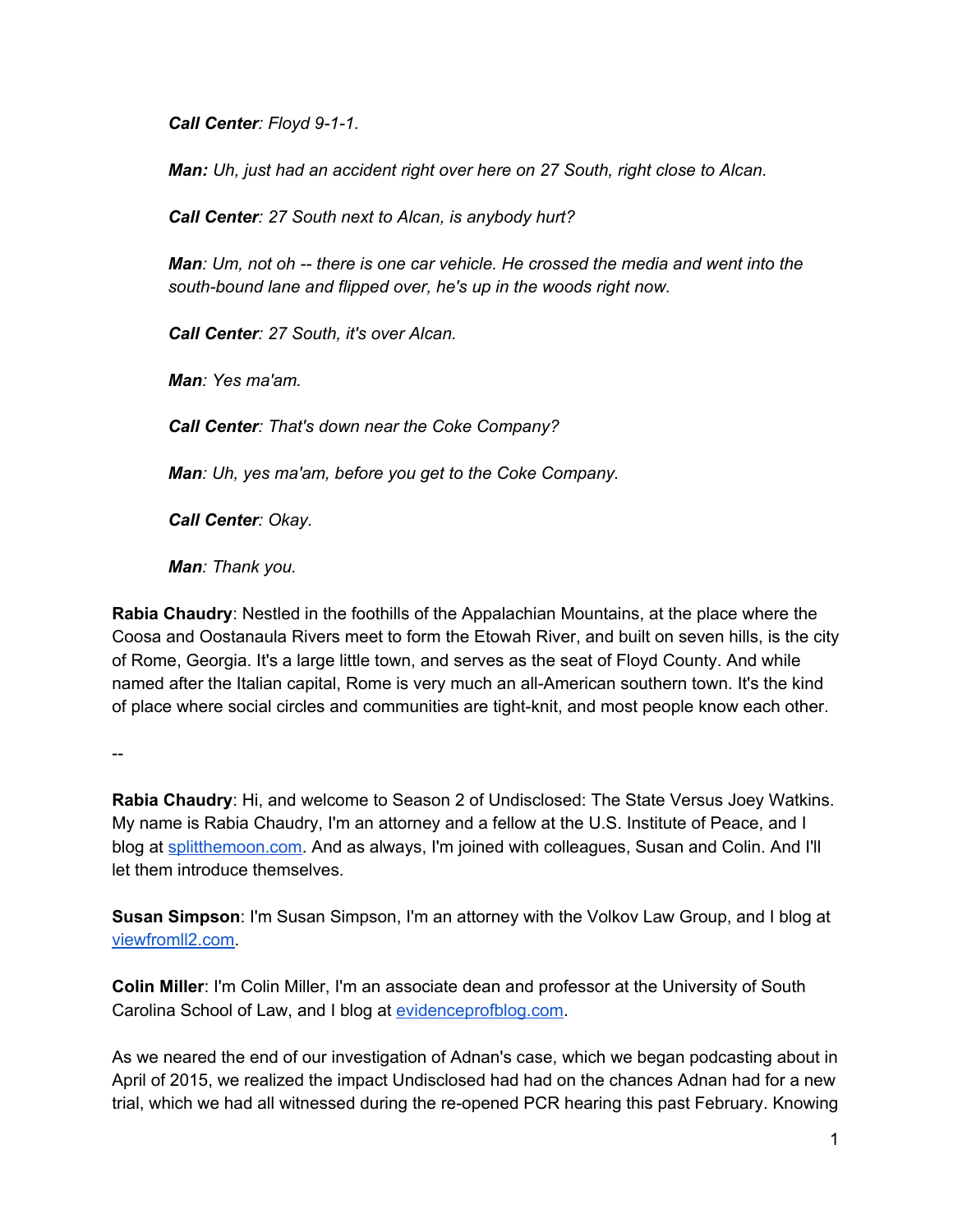that there are tens of thousands of cases of potentially innocent people in prison across the country, we decided to see if we could try to help someone else. Someone without the resources and attention that Adnan now had. So we began reaching out and soliciting cases, and one in particular caught our eye. And it came to us from the Georgia Innocence Project.

**Susan Simpson**: Joey Watkins had been represented by the Georgia Innocence Project since 2014. Last year, his attorney, Clare Gilbert with the GIP, had contacted us and she asked us to take a look at his case. One of the first things that became clear to us was that GIP was fiercely committed to this case. They believed firmly his innocence, and they refused to let it go. But, to put it bluntly, Joey was kind of out of options. He'd had appeals, a habeas action, but all were denied. And the GIP was left with a client that they believed was innocent, and had a great deal of evidence that they thought proved it, but legally, they didn't have anywhere to go.

So, we took a look at his case, too. And couldn't look away either. Something was desperately wrong here.

I met Clare for the first time about six months ago now, back in December, a little bit after we first started looking into Joey's case. One morning, at about 5 AM, I found myself in a car with her, driving up to Walker State Prison to meet Joey. This is part of the conversation I recorded on that ride, and as you can hear, you can tell we're on the road.

*Susan Simpson: So what's he like now? I know, in one of your first emails to me, you describes him as, back then, kind of a jerk.*

*Clare Gilbert: He has gained full awareness of what type of person he was back then* and is acutely aware that that is a large part of how he ended up where he is now. So, I *think he is I mean, he's done a 180 and*

*Susan Simpson: Or just grown up.*

*Clare Gilbert: Yeah. Yeah. I mean, he knows*

*Susan Simpson: He was really young. He was what, 18, 19?*

*Clare Gilbert: Yeah. And he knows he was a punk, hothead, loudmouth...*

**Susan Simpson**: I wasn't able to record the first conversation with Joey, because although we'd obtained permission to record calls with him, couldn't bring equipment into the prison with me. But, since the last episode of Season One of Undisclosed was being released a few days later, I'd wanted to record something that we could use in the episode.

Clare and I came up with a slightly convoluted plan: we'd meet with Joey first and then when we were done, the chaplain offered to let Joey use him computer to make a Skype call to us out in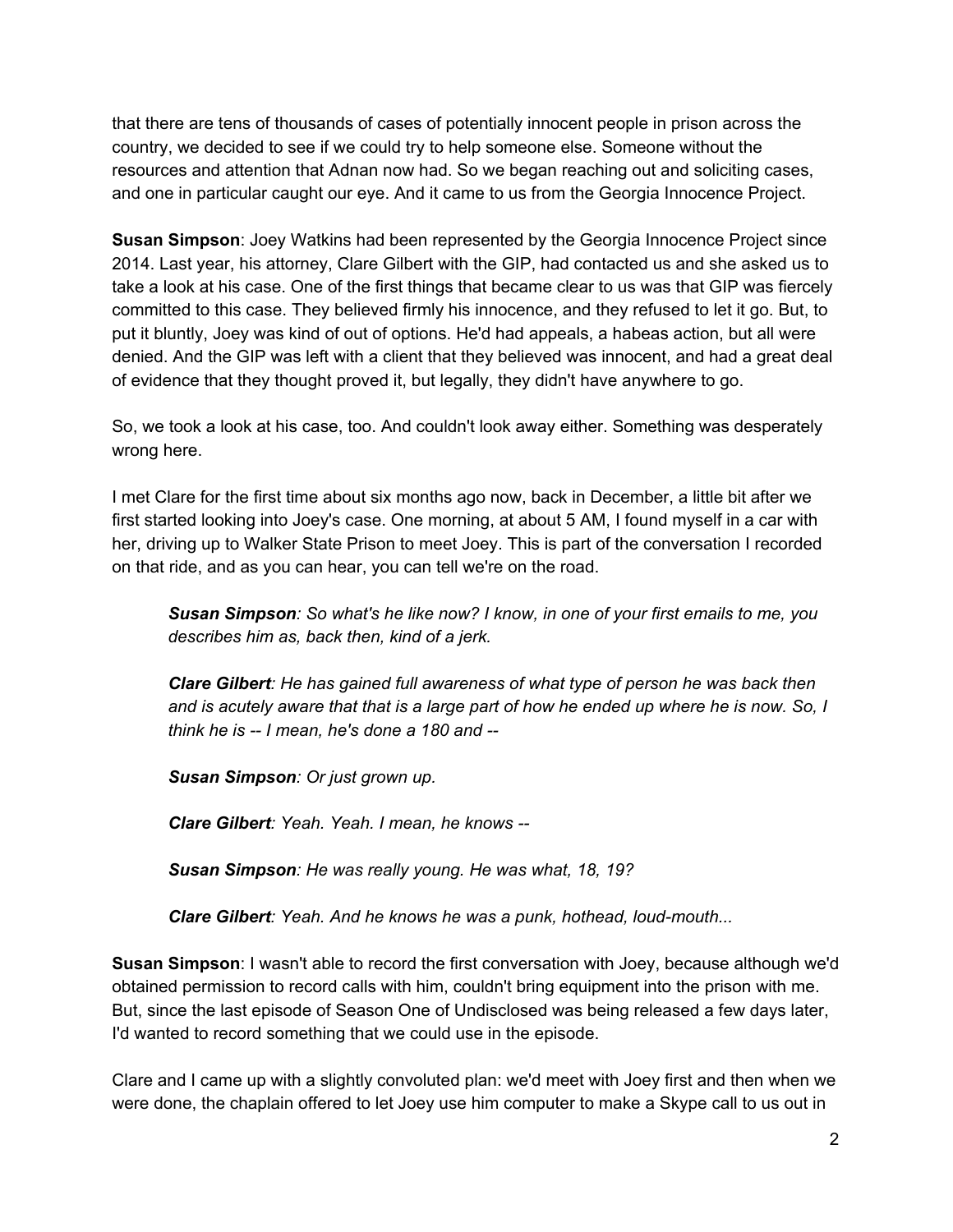the parking lot, which we could then record. Ultimately, this plan worked out. Although, while I was running around dealing with everything else, there was one little piece of the plan I totally forgot about. Telling Joey what we were doing.

*Susan Simpson: For the uh, recording of Joey, um. Because we'd been, like...*

**Susan Simpson**: Here's Clare and I a few days later, during my first trip to the Georgia Innocence Project's office, telling the rest of the staff about how that call went.

*Susan Simpson: I had this plan, like, get in, talk to Joey, set up the Skype on the chaplain's computer, and then be able to record in the parking lot with a mobile hot spot, and like, yeah, so like I had all this planned out, and like, this is gonna work. And then, about to leave the prison, I'm like, I never told Joey why we're doing this. And Joey's just like, going along, "Okay, I'm gonna go talk on Skype now." I just... what was he thinking? Like, he's like, I just met with them, now they're gonna put me on a computer so I can talk to them again? Okay.*

So then I'm like, as I'm walking out the door, like to leave the chaplain to go out to the *parking lot and get in our car to record, I'm like, so, uh, I'm gonna ask you questions about the podcast and how you feel about it and record it. He's like, "okay."*

*And you were saying, you asked you told him about it. And then asked him to explain back to you what a podcast was? And he couldn't.*

*Clare Gilbert: Right, exactly.*

*Susan Simpson: Well, it's kind of a weird concept if you've been in prison for the past 15 years.*

--

*Susan Simpson: So how do you feel about being on a podcast?*

*Joey Watkins: It's something new. You know, maybe, you know, I'm just praying somebody hears it and will help me. I don't claim to be perfect, I'm not an angel. But, you know, I didn't kill nobody. It's... I don't know. I've matured. I've matured a lot faster in here than I guess I would have if I'd have been home. But, um, I see myself why they looked at me... I understand that.*

*Susan Simpson: Mhm.*

*Joey Watkins: But when it came down to it, they should've seen the truth. You know, I'm* not that bad a guy. I know I get the bad rep, and I'm this and that, but I'm not -- I wasn't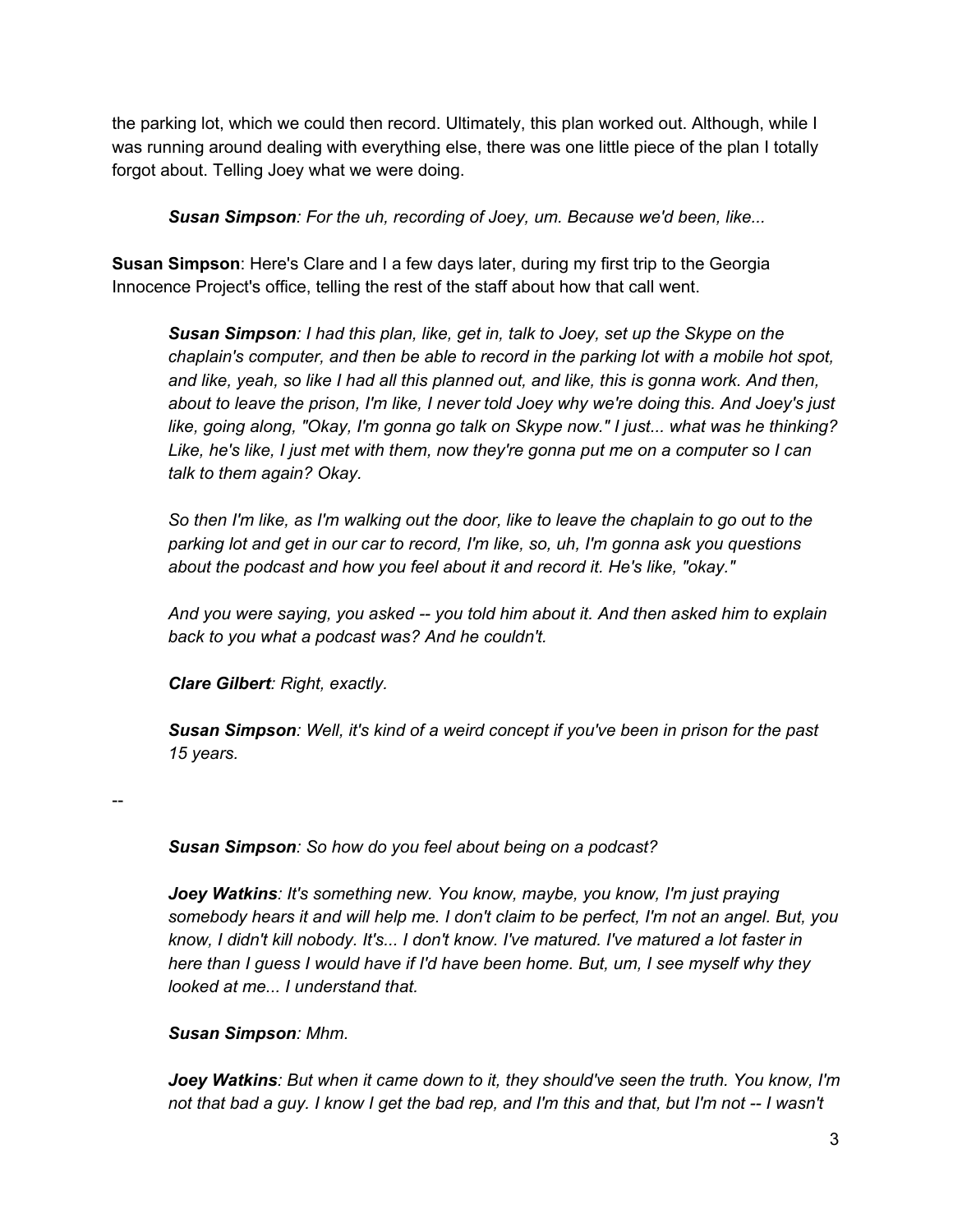*like, this big, bad wolf running around trying to fight everyone. And that's kind of the reputation that I got.*

**Rabia Chaudry**: To understand how Joey ended up where he is, we have to start off with the victim of this terrible crime, Isaac Dawkins. Isaac was 20 years-old and majoring in occupational therapy. He was planning on going into the medical field after graduation. He lived with his family in Armuchee, an unincorporated community that, like Rome, is in Floyd County. Armuchee's about nine miles north of Rome, and the two towns are connected by U.S. Route 27.

Isaac was enrolled at Floyd College, a community college south of Rome, off of Highway 27. He had his first day of classes for the spring semester on Tuesday, January 11th, 2000. And his American History class ended a little after 7:00 p.m.. He headed out to the parking lot, got in his white Toyota pick-up, and headed north for his home in Armuchee.

**Colin Miller**: Isaac never made it home, though. Three miles out from the college, Isaac's truck suddenly veered off to the left, crossing the median and south-bound lane, before winding up in the pine trees off of the side of the road. There were a number of people who stopped to try and assist, and at least five calls made to 9-1-1, although recordings from only two of those calls were saved.

*Woman: [crying]*

*Call Center: Floyd 9-1-1.* 

*Woman: Yes, I just called about the car wreck. This man he's not conscious. He's out.*

*Call Center: Ma'am, are you there right beside him?*

*Woman: I'm I'm I'm in the car, I'm trying to get to him.*

*Call Center: Okay. Can somebody please get to him with a cell phone, so we can help him.*

*Woman: Hello?*

*Call Center: Ma'am*

*Woman: He's not breathing. I am I'm talking to him now, he's not breathing good, he's he's out cold. Like I said, he's*

*Call Center: Okay, can you take a breath? I mean, can you feel and see that he is definitely breathing?*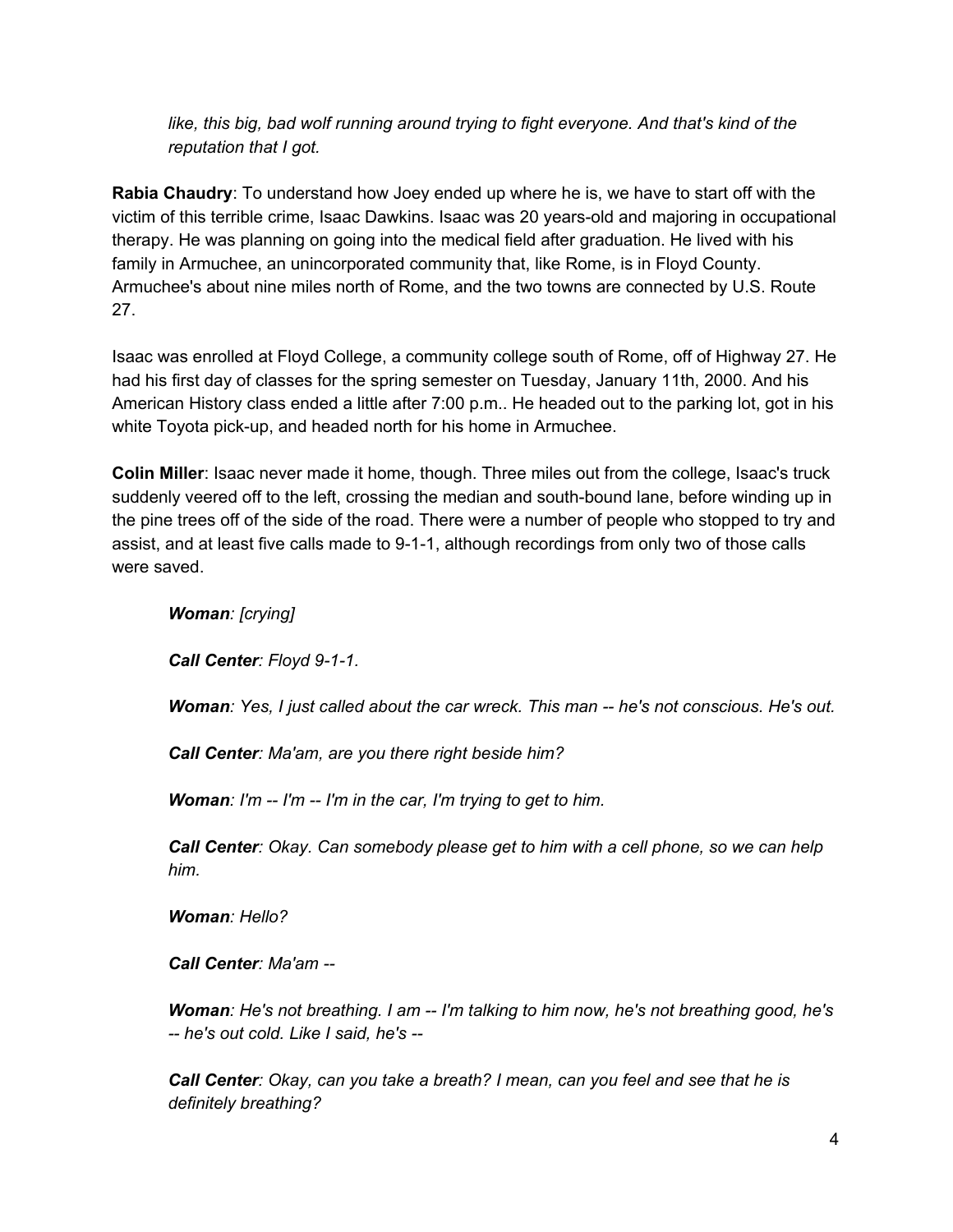*Woman: Is he definitely breathing?*

*Call Center: Are you are they beside him?*

*Woman: Yes, he is breathing, but barely. Real labored, they said.*

*Call Center: Okay, just what kind of injuries does he have?*

Woman: Can you see any injuries? It's too dark, we can't see, I mean it is just too dark *out here.*

*Call Center: Okay.*

--

*Officer Hank Jackson:I responded to a, uh, dispatch call which was a, um, accident with injuries, down on 27 South, just south of Primrose.*

**Colin Miller**: This is Officer Hank Jackson with the Rome Police Department. He was one of two officers that were the first to respond to 27 South, where Isaac's truck wrecked.

*Officer Hank Jackson:I arrived, I saw a, uh, truck. It's facing seemed like it was south-bound, but I could tell that it had been going north-bound on the south-bound side. And I couldn't figure out if the driver had some kind of medical issue or what it was. Cause it seemed a little strange. You know, most accidents, people don't cross the whole median, two or more lanes of traffic. But I could see that he hit the guard rail, and that's how I determined he was going northbound cause I could see the damage to the guard rail and all the inertia of the um, debris and stuff like that, was to the north. Was traveling north.*

*Um, I get there and uh, the driver of the truck is kind of he's not wearing a seatbelt, he's thrown over the passenger side and he's making a gargling sound. And I could see he has a head injury. And I'm trying to talk to him and he's kind of moaning. And I'm trying to tell him, "just hold on, we've got help coming." Officer Taylor is there, and also Lee Carter, who's the accident investigator, um, shows up while we're still looking at it as a traffic accident. And I remember discussing with him, something didn't look right, because people don't normally cross over that many lanes of traffic unless something's happened. And we were discussing, maybe he was trying to get away from somebody or whatever.*

**Susan Simpson**: Isaac was taken to the Floyd Medical Center in Rome where he had injuries that appeared to be from a motor vehicle accident. Almost two hours later, the results of Isaac's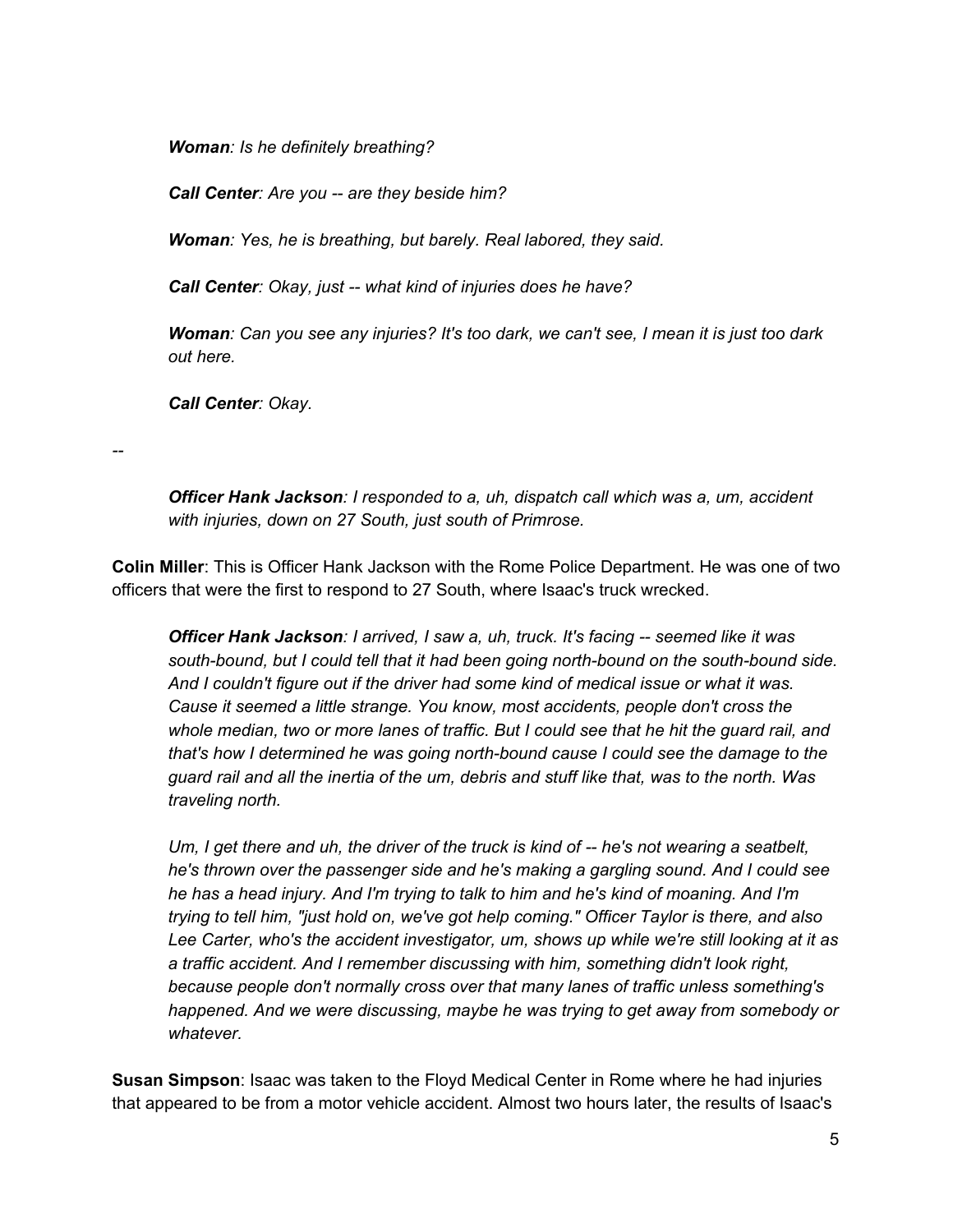CAT scan were returned, and suddenly things took a turn for the worse as the doctors discovered that there was a bullet in Isaac's brain.

*Man 1: To start the hearing, let me start off by asking you if you knew Isaac Dawkins.*

*Man 2: Yes, I did.*

*Man 1: How did you know him?*

*Man 2: He was an orderly at Floyd Medical Center, he worked in the operating room and outpatient surgery. He ran errands, uh, wheeling patients back and forth to surgery.*

*Man 1: Did you have frequent contact with him?*

*Man 2: Not frequent, but I knew Isaac.*

*Man 1: Did you have contact with him the morning of the 11th?*

*Man 2: Yes, I did. I believe he was talking about some uh, firewood he was going to deliver to one of the doctors. I think he did some odd jobs or something for physicians.*

*Man 1: Later on, on the evening of January 11th, did you have occasion to see Isaac again?*

*Man 2: Yes, I did.*

*Man 1: What were the circumstances?*

*Man 2: I was notified by the Floyd Medical Center emergency room that a patient had been involved in a motor vehicle accident that I was asked to come and see. I mean, he was comatose. Uh, when I arrived, it was Isaac Dawkins who had been in the car wreck. And it turned out, after the CAT scan was performed, that it was much more than a car accident. It he had been shot in the head.*

**Rabia Chaudry**: The next day, Wednesday, January 12th, at 12:25 p.m., Isaac was pronounced braindead. In the middle of this immense horror and grief at his death, his parents made the decision to donate his organs. And on that same day, the criminal investigation officially began a murder investigation, headed by Detective Jim Moser of the Rome Police Department.

**Susan Simpson**: This crime came out of nowhere. His family and friends couldn't understand what had happened, or why this happened to Isaac. Nothing in his life up to that point would have suggested this is how it would have ended.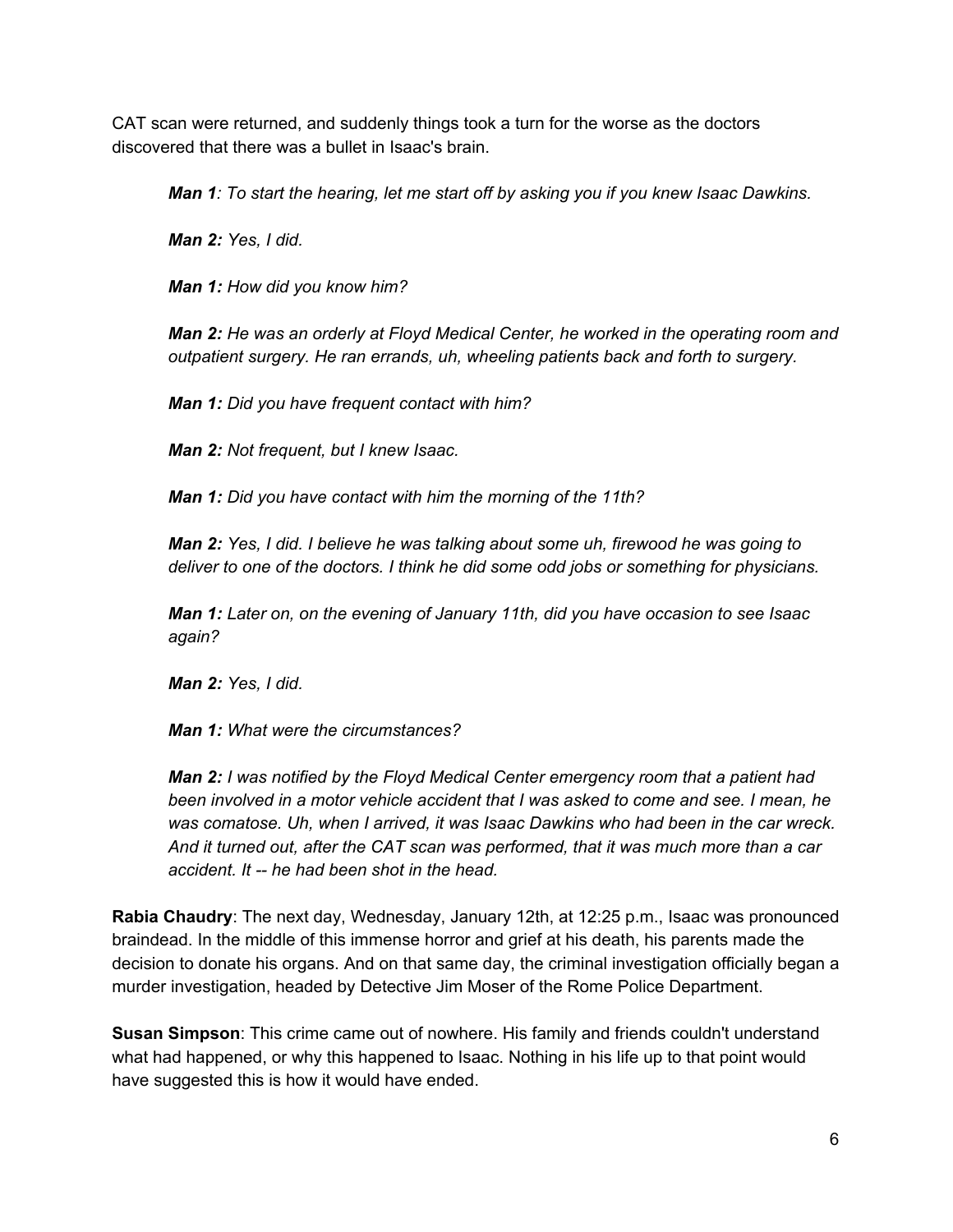**Colin Miller**: On the night of January 11th, just after he had learned that Isaac had been shot, Moser, with the Rome Police Department, went to the hospital to talk to Isaac's friends and family. What he needed to find out was who would've have the motive, not just to shoot Isaac, but to be committed enough to shooting him in a moving vehicle on a highway. Moser immediately got a lead. Isaac's friends and family said he had no enemies except for one man. A young man named Joey Watkins.

This is what the Georgia Bureau of Investigation agent brought into the investigation wrote down: Moser advised that at the hospital, Dawkin's best friend and girl friend all believed that Joey Watkins was the one that shot and killed Isaac Dawkins. Watkins was short-tempered and very jealous. Dawkins had dated Watkins' ex-girlfriend, and reportedly there had been some problems between the two. Moser stated the girlfriend was Brianne Scarborough. Moser advised, according to reports, Watkins was very jealous and had confrontations with other men over his ex-girlfriends.

Joey and Isaac had been classmates at Armuchee, and had never had any problems until the previous year when bad blood developed between the two. Here's Isaac's best friend, Jay, describing what lead to the incidents between Isaac and Joey.

*Man: Uh, what was all this problem stemming over?*

*JayBarnett: Brianne Scarborough.*

*Man: Both of them had dated her before?*

*Jay Barnett: Joey, evidently, was dating Brianne and had dated her for so long or something like that, and then Isaac's sister was real good friends with Brianne, and then she had set Brianne up with Isaac and they started going off and they had a good time and they started dating or whatever, and Joey just never, from what I have heard from many other people is Joey had threatened pretty much whoever she was dating or whoever she tried to date. Trying to intimidate them to quit dating. And that's what the whole thing had stemmed from.*

**Susan Simpson**: Brianne was also at the hospital that night, on January 11th, and she spoke to investigators. Although she said at the time she'd never seen any interactions between Isaac and Joey, she did have lots to say about Joey's temper. This is Brianne, talking about her relationship with Joey and her interactions with him during the time they were dating.

*Brianne Scarborough:I've known him since about the fifth grade. Because me and Tandy, his sister, had always been friends. But I started going out with him when I was in ninth grade.*

*Man: So how long have you dated Joey Watkins?*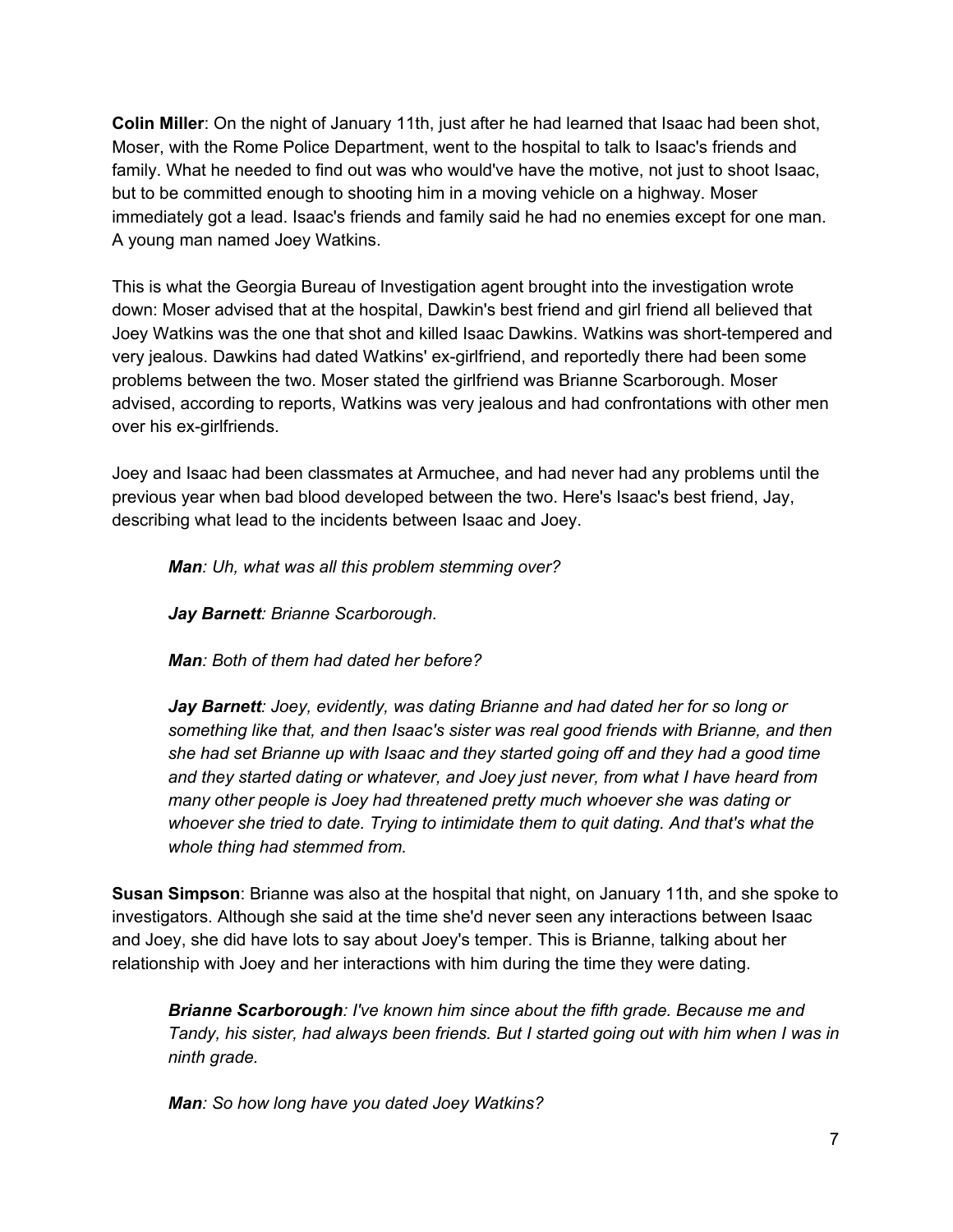*Brianne Scarborough:For about three years.*

*Man: Did ya'll did any time in the ninth grade, into the present [unintelligible] okay.*

*Brianne Scarborough: My mom would be like, you're never seeing him again, and then I would sneak around and sneak around and sneak around, and she'd be like, well, you can only see him on these conditions. Because, I mean, I would just throw fits. And um, after I had, uh, after that incident with the summer about him breaking into the house and everything, um, I went back to him in September.*

*Man: Of what year?*

*Brianne Scarborough:This year.*

*Man: Of '99.*

*Brianne Scarborough:Mhm.*

**Rabia Chaudry**: During those three years, they'd break up, get back together and then break up again. The previous year, Joey and Brianne had broken up in May of 1999. Brianne was close friends with a girl named Samantha Dawkins. And after Brianne and Joey broke up that time, Brianne began dating Samantha's brother, Isaac. About four months later, in September, Brianne and Isaac broke up, and Brianne and Joey's on-again, off-again relationship became on-again. They dated until October 31st, when they broke up one final time.

Now, as of January 2000, Joey had a new girlfriend that he was pretty serious about. And Brianne also had a new boyfriend, Chad, who had actually been dating Joey's sister until November of '99. Yeah, we know. There are a lot of connections here to keep track of. And to help you out with that, we've got a relationship map on our website to help you keep track of all these different connections.

Anyway, after Joey and Brianne broke up for that last time, Chad broke up with Joey's sister, and he and Brianne started going out. Now, remember, Isaac broke up with Brianne in September, four months before he was murdered. And Joey and Brianne had gotten back together again after that, before Joey dumped her at the end of October. So, if Joey had beef with Isaac for dating Brianne between May and September, well, it was kind of weird time to show it in January of 2000. Long after Isaac and Brianne had already broken up and everyone had moved on.

So the timing of the crime may have helped to deflect from any motive Joey could have had to hurt Isaac. Except for one big problem: as Isaac's friends and family told the police, it apparently wasn't the first time that Joey had shot at Isaac.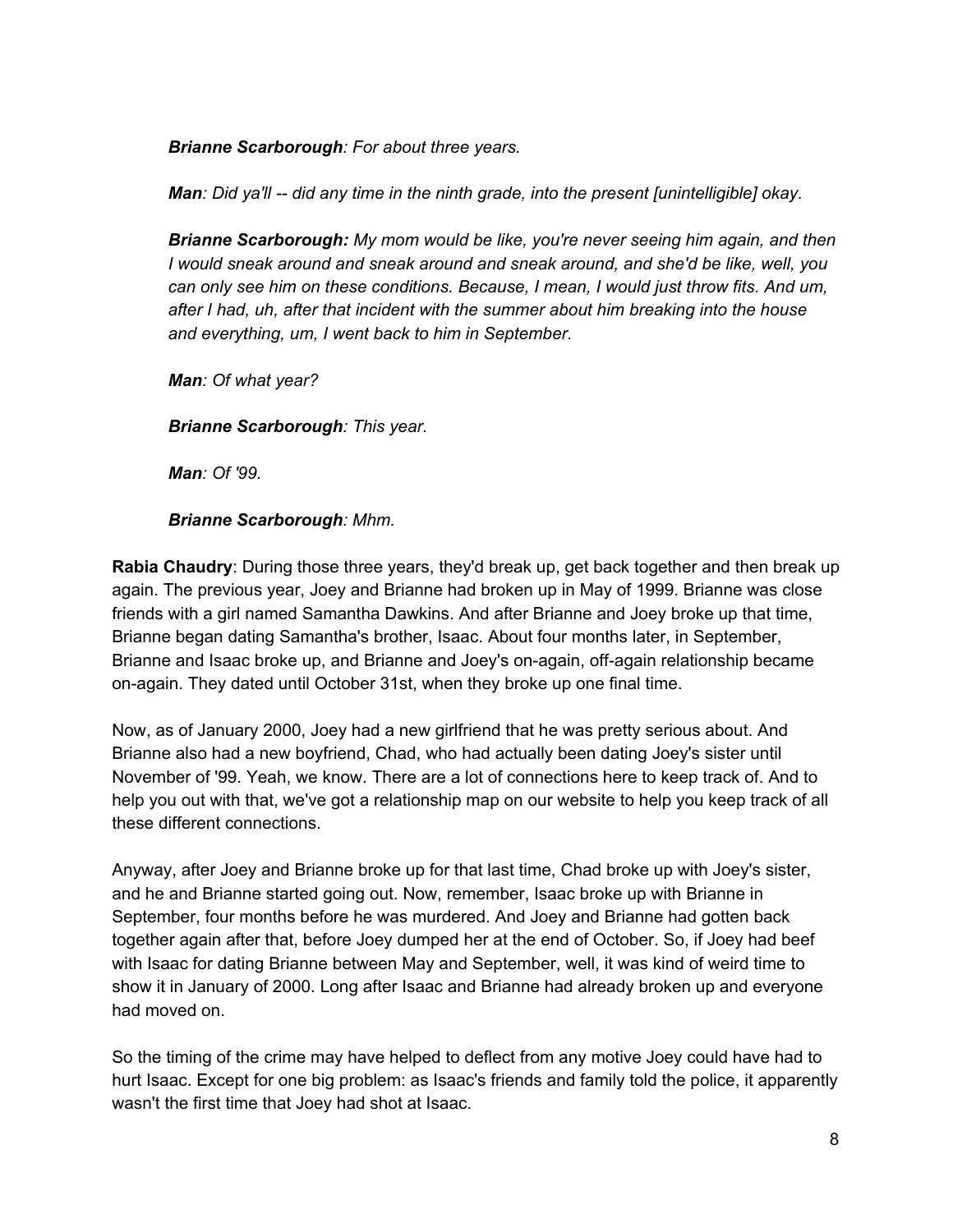**Rabia Chaudry**: The timing of the crime may have made it seem less likely that Joey would have any motive to hurt Isaac, except for one big problem. As Isaac's friends and family told the police, it apparently wasn't the first time Joey had shot at Isaac.

**Susan Simpson**: That night at the hospital, Detective Moser spoke to many people who were there; Isaac's family, Isaac's friends, including his best friend, Jay Barnett. A little after midnight, Jay Barnett spoke to Moser by phone and told him about a previous incident that seemed very relevant now, given what had happened to Isaac that day. Moser took notes, and according to those, Jay told him that Jay had shot at the victim about six months ago and that this had happened at Brianne Scarborough's house. Brianne being both Joey's ex and Isaac's. In fact, the next day, another friend of Issac's named Theresa told Moser the same thing. Six months ago, she said, Joey supposedly shot at Isaac and Brianne.

Both and Jay and Theresa were referring to an event that occurred in July 1999, while Isaac and Brianne were still dating. It came up again two days later on January 13th during an interview with Paul Allen, who had been a good friend of Joey's at times, but at the time of the murder had been dating, or had recently broken up with, Isaac's sister, Samantha.

When he was interviewed by Moser, two days later, Paul told the detective about an incident in July where Joey had shot at Isaac and him. Or, well, someone had shot at them. Or he thinks they did. And thinks that that someone may have been Joey. We don't have the audio for it, that tape wasn't in the police department's files, but we have the transcript. And Paul describes an event in which, one day, in the summer of 1999, he, his girlfriend Samantha, Isaac's brother Isaac and Isaac's girlfriend Brianne had all gone over to Brianne's house. Brianne's parents had been out of town, there was no one there, or shouldn't've been anyone there. But, when they went to the house, Brianne thought she saw someone moving inside.

The four of them drove away, but then Paul and Isaac went back to inspect, to find out what was going on. And when they pulled into the carport, someone, or something, a figure, it's not really clear what, shot at them. And Paul thinks he saw a muzzle flash, but other statements kind of suggest that maybe they just heard a shot. And we don't really know what's happening. Now, Paul's pretty clear on that.

They ask him, "You actually saw a muzzle flash?"

Paul said, "Yes."

And Moser asked, "Could you tell if the muzzle was in a vertical position, or if the flash went up? Vertical or horizontal?"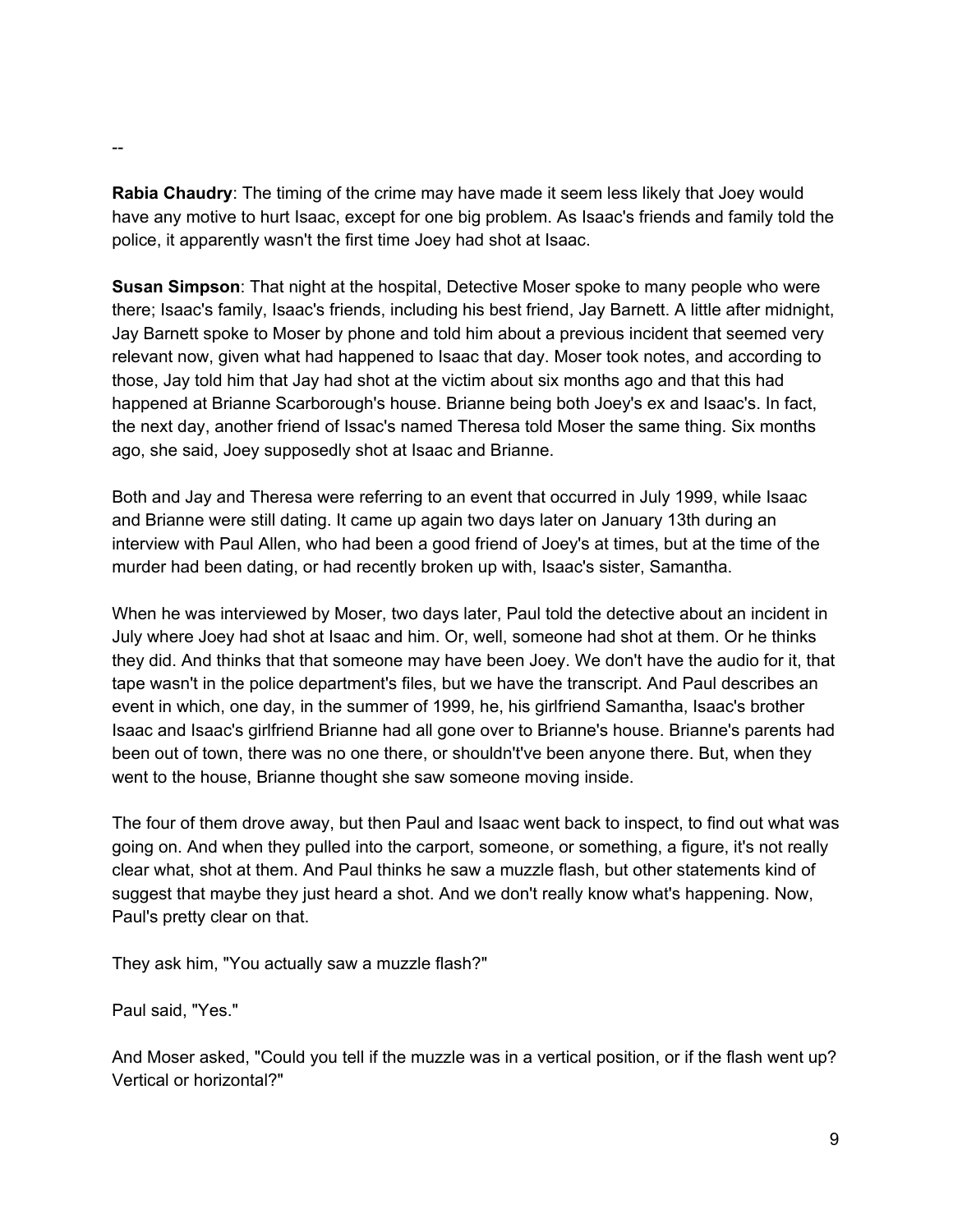Paul said, "it looked, I thought, it was coming at him. Cause the way, you know, you could see the flash coming straight, I thought it was coming straight out. That's what I thought, you know, and Isaac jumped down real quick and run back and got in my car and we took off and went back to the grandparents' house. And then the cops got there and we rode back over there, but then he couldn't find a shell or nothing like that."

So even though Paul implies pretty heavily that the shooting was Joey's doing, no one actually saw a shooter. Paul couldn't even tell if it was a male or female figure, they didn't see any cars around, and they went back later with police, but they couldn't find anything. Not even a sign that anyone had been there, except for a discarded Arby's cup lying not far away from Brianne's house.

A few days later, on January 17th, Detective Moser talked to Jessica Turner, who was actually a classmate of Joey's sister, Tandy. Jessica also knew Brianne and here's what she told Moser.

**Colin Miller**: According to the notes, it says, "Jessica knew the victim Isaac through Brianne. The suspect, Joey, wrecked Brianne's car, and one time Brianne said that Joey shot at them."

Then, a month later, as police continued to investigate Isaac's murder, Moser spoke to another one of Isaac's ex-girlfriends, Marie. Marie also had a similar story, or at least she seems to have one based upon the notes that Moser took. Again, we don't have the audio, but here are the notes.

Moser talks to Marie Dunnigan, who tells him about her July phone call with Isaac. 1999 past July, Isaac called late 1:00 a.m., Isaac was crying, said Joey had shot at him. Isaac was dating Brianne. Isaac did not discuss any problems.

**Susan Simpson**: So, things are definitely not looking good for Joey at this point. You've got multiple witnesses from multiple areas of the community, multiple sources saying that Joey had shot at Isaac before. And, in fact, there was another eye witness to the event, although he couldn't see who did it, he also seemed to imply pretty heavily, in not so many words, that Joey had been the one doing the shooting. And, given what happened to Isaac, it was completely reasonable to look at him as a suspect for the murder.

**Rabia Chaudry**: But a month and half into the investigation, there was an important change in the case. Something that probably altered the course of it altogether. We'll explain more about why it was so important later, but for now, here's what happened.

In late February, the Floyd County police were brought in to assist the Rome police department. And here's what the report said about why suspicions first turned on Joey, "Detective Jim Moser first met with family and friends of the victim. During the course of talking with friends at Floyd Medical Center, information was gathered that Joey Watkins was a possible suspect, due to pass alleged problems between Isaac Dawkins and Joey Watkins. These problems included: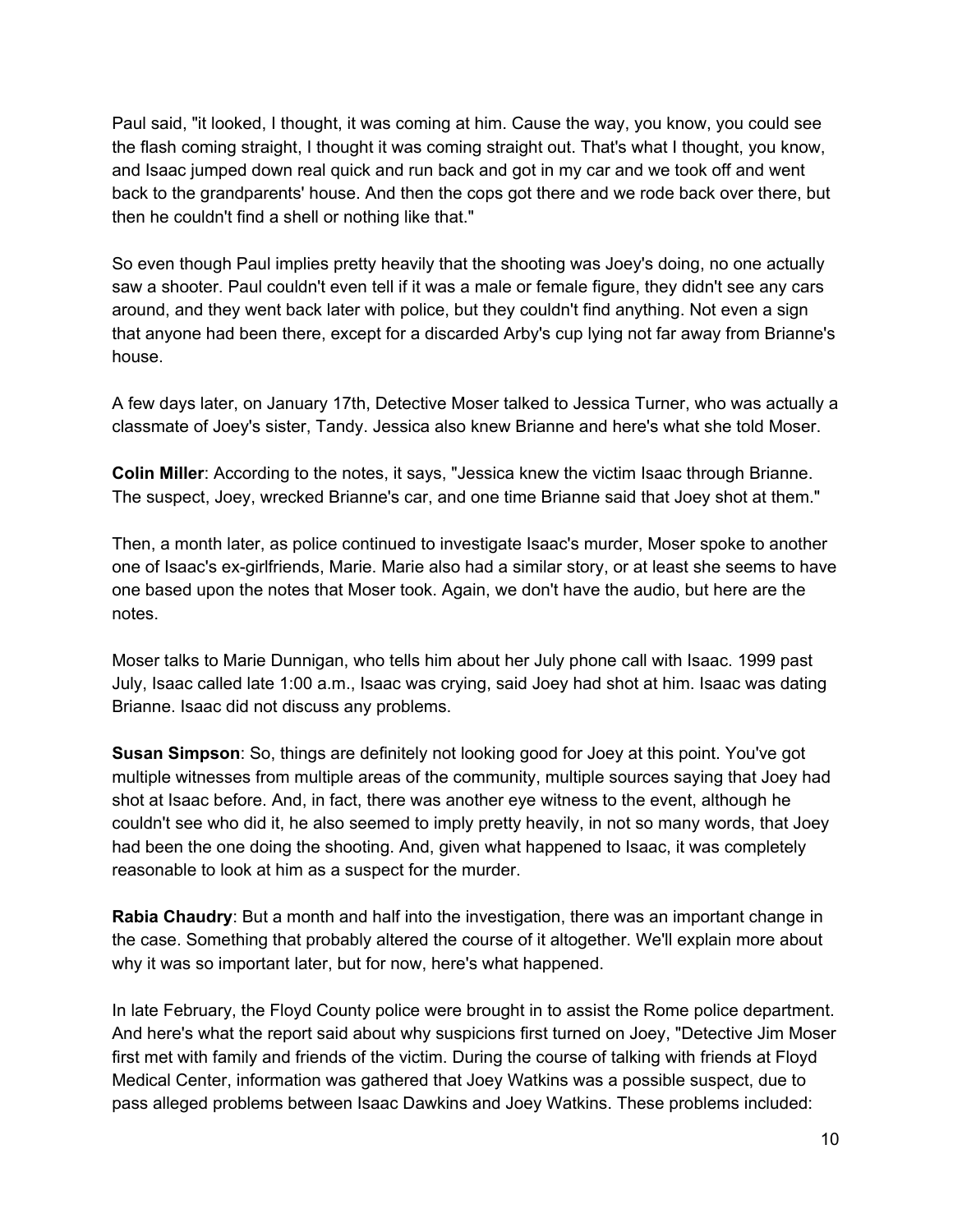verbal confrontations, one physical altercation, an incident where Joey Watkins allegedly shot Isaac Dawkins' dog, and an incident where Joey Watkins pulled a gun on Issac Dawkins in the summer of 1999."

Now, up until this point, the cops were really interested in that shooting incident from the summer of 1999. Why wouldn't they be? But shortly after this report was taken, something changed. The cops suddenly wanted nothing to do with this incident at all.

**Susan Simpson**: Yeah, there's a sudden shift in the way the police approach this incident. It was a pretty big part of the focus in the first few days and they had several witnesses talking about it, they asked people about it, clearly it was something of interest. And then, suddenly, they dropped the July shooting like a hot potato. Because even though the police loved running through all kinds of incidences in which Joey was the bad guy, and these incidences, as we'll get into later, were sometimes true, sometimes had a glancing acquaintance with the truth and sometimes were just totally invented. But even though they loved to talk about all the bad things Joey had supposedly done in the past, they no longer wanted to talk about the July one. The one where he'd shot at Paul and Brianne and Isaac and Samantha.

So, like Rabia said, we'll get into this more later, but there are two different police departments involved here. The Rome police, who initially had the investigation, and the Floyd County police, who were brought in in order to assist the Rome police department, who the victim's family felt were in over their heads.

At that point, a man named Stanley Sutton was appointed at the lead investigator and he took over most of the investigation. He talked to witnesses, he followed up leads, he acquired records. But by the time he starts talking to witnesses, every time someone tried to bring up the July shooting, Stanley Sutton didn't want to hear about it. Witnesses were bluntly steered away from the topic whenever it came up.

Here is Brianne in March of 2000, talking to Stanley Sutton.

*Stanley Sutton: And then this one lead to another incident?*

*Brianne Scarborough:And the last thing that I... like I said, I can't remember a lot of things, because I just forgot about 'em. But, the last thing I can remember that happened, well, besides him breaking into the house... we think that was him. Or we're pretty sure it was him and shooting*

*Stanley Sutton: [unintelligible] Let me ask you, just tell me what all's happening at your house during, now, this was after you broke up, is that right?*

*Brianne Scarborough:Mm mm.*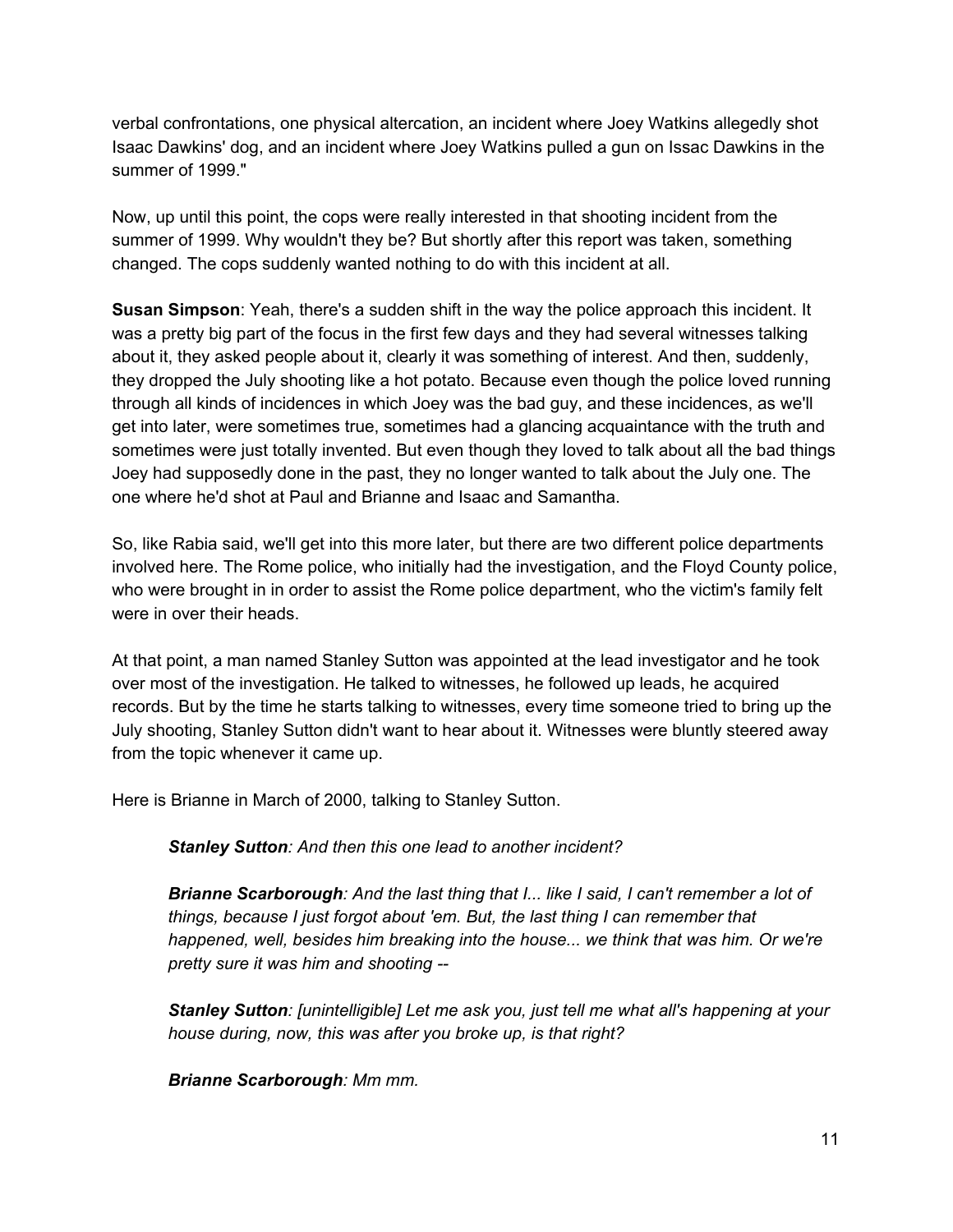*Stanley Sutton: Okay, what alright, let's get back to the incident. There was an incident happened to you at the mall.*

*Brianne Scarborough:Um, well, it didn't before that, he wrecked my car. Do you want me to tell you about that?*

*Stanley Sutton: Yeah, go ahead and tell me about that.*

**Colin Miller**: Yeah, so here's an example of Brianne bringing up that supposed July shooting at her house and Stanley Sutton pretty clearly has no interest in hearing about it and in fact shifts the conversation to another incident altogether. And we can see something similar, this is again Jay, Jay Barnett who was the best friend of Isaac, and here is him being questioned by Isaac about the shooting.

*Stanley Sutton: Do you know of any other incident that Isaac and Joey had?*

*Jay Barnett: Uh, I know that a few times at Brianne's house, you know, I'd be with Isaac or something and she'd call or page him and then she'd want him to come out there like, right then, cause she said Joey had been calling, making threats to her and everything else and she wanted Isaac to come out there right then and one time we got out there, or Isaac and another guy had gotten there like, his sister's boyfriend, they went on a double date, and Brianne's parents were out of town, and they went to Brianne's house and they kept saying that they saw somebody in inside the house. And Brianne said that uh, Joey knew where the spare key was and she had forgotten about it. And then Isaac and Paul had got out and they said that they heard a shot*

*Stanley Sutton: Paul who?*

*Jay Barnett: Uh, I can't remember his last name.*

*Stanley Sutton: Paul Allen?*

*Jay Barnett: Yeah, Paul Allen.*

*Stanley Sutton: There's another incident I had heard that something happened at the Y.M.C.A. on Second Avenue there...*

**Susan Simpson**: Yeah, once again, someone tries to bring up the shooting incident, Sutton's like, nope, we're gonna talk about something else now.

**Rabia Chaudry**: But rumors about the shooting were all around town, usually in a pretty garbled form, though. Here's what a guy named Kevin had to say, and we'll talk more about Kevin later,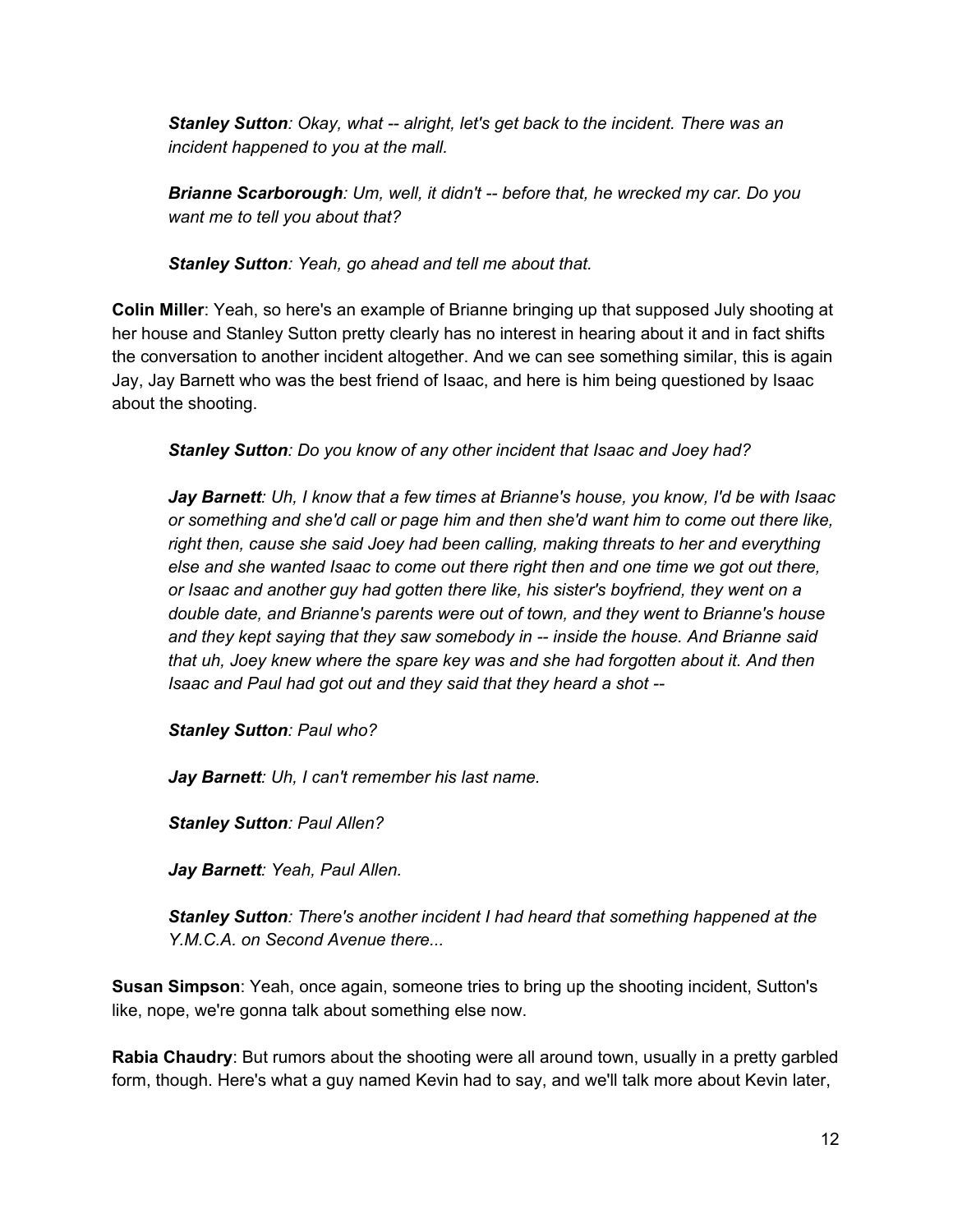but he was someone from Rome who knew a lot of the people in this case. He wasn't too close to any of them, though, because whatever information he had was usually third or fourth hand.

*Bill Shiflett*: Do you know of any of your, first hand or witness, of Joey ever pulling a gun or pointing at anybody or beating anybody up or anything?

*Kevin: I'll say he pulled a gun on him one night, I mean*

*Bill Shiflett: But you don't know that yourself.*

Kevin: I don't know. I mean, I don't know for a fact that... I mean, I know Paul was dating *Brianne and they were fighting for a little while and they weren't getting along and Paul supposedly went over to Joey's house and Joey pulled a gun on Paul.*

*Bill Shiflett: Tell me how you know Mark Free.*

**Susan Simpson**: Once again, someone brings up the shooting, and this time, Bill Shiflett, another investigator with the Floyd County police, instantly redirects the witness. "Tell me how you know Mark Free." And just to clarify, Paul never dated Brianne. The Rome rumor mill had that one turned around by the time it got to Kevin. But it gives you an idea of what sort of evidence the cops were getting. Kevin didn't even know who Joey was supposedly jealous of, or who Brianne had been dating, but he'd heard this story about some kind of shooting involving Paul and Brianne and Joey somehow... but that's about it.

**Rabia Chaudry**: And if you think that's convoluted, just wait until we get to how Kevin even came to be part of the investigation.

**Susan Simpson**: So yeah, as you can hear, from March 2000 onward, as soon as Brianne or Jay or Kevin or any witness starts to bring up the shooting incident, bam, detectives change the subject, prompt the witness to talk about some other incident altogether, and move on.

**Rabia Chaudry**: But why? Why would the cops move away from the fact that Joey shot at Isaac the summer before? That should've been some pretty good evidence. Joey shot at Isaac once before, well, why wouldn't he do it again?

**Susan Simpson**: But even after the police lost interest in the story, it was still being passed around from teenager to teenager in the community. Here's a phone call between one of Joey's friends, Josh, and Samantha Dawkins, Isaac's sister, from August of 2000.

*Josh: I don't trust Joey's stand, from where I can't see him.*

*Samantha Dawkins:Well, you know Joey has a history of shooting people.*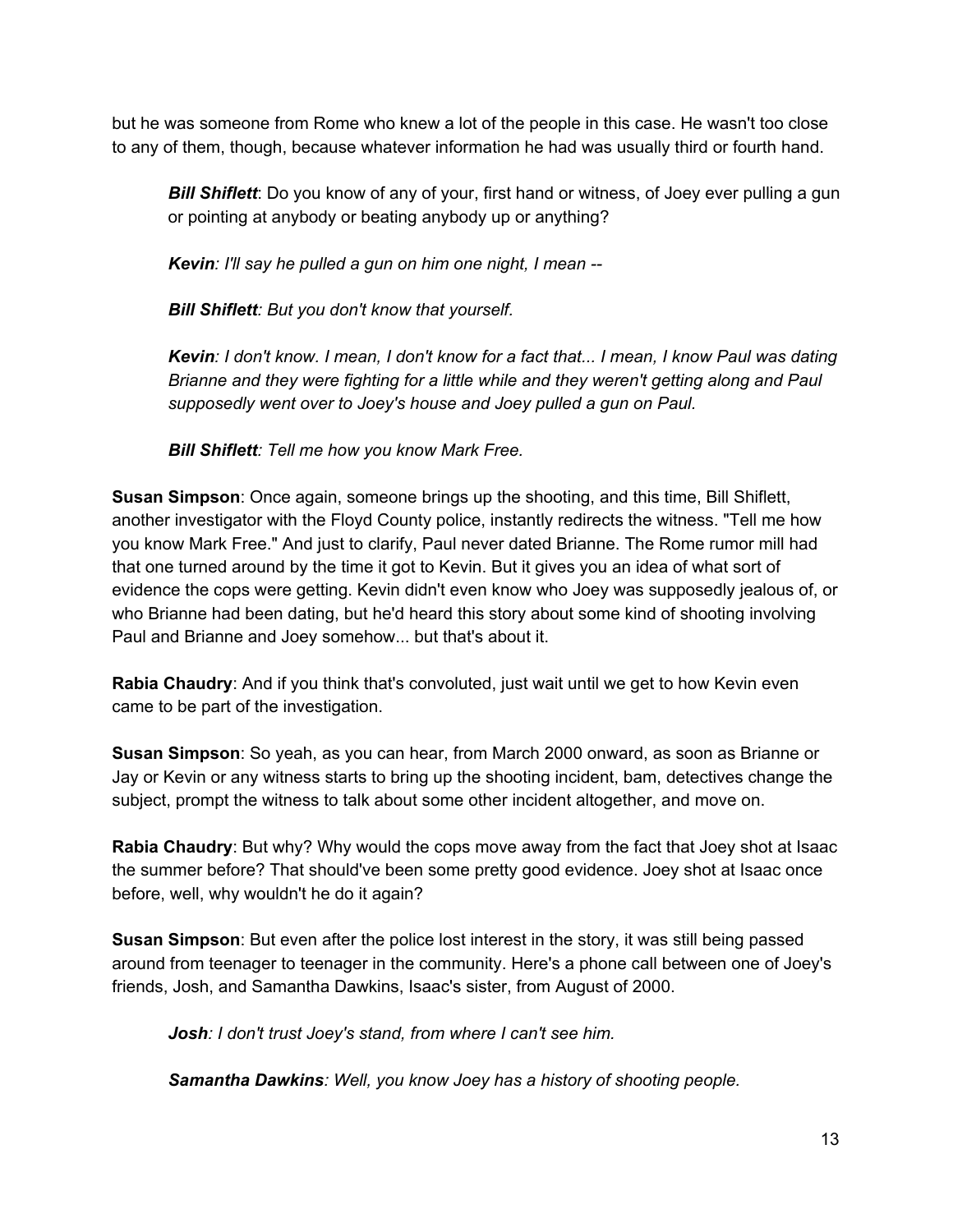*Josh: Yeah.*

*Samantha Dawkins:Have you ever seen him see seen him shot at somebody?*

*Josh: Not not with anything other than a paintball gun.*

*Samantha Dawkins:You've seen him shoot somebody with a paintball gun, though?*

*Josh: I mean, he shot at stuff.*

*Samantha Dawkins:Well, he used to aim guns at people's heads before.*

*Josh: Yeah, I know, I've heard, Bran told me, just last night.*

*Samantha Dawkins:Yup. Sure was.*

*Josh: That's the first I ever heard about it.*

## *Samantha Dawkins:Yup.*

**Colin Miller**: There's a phenomenon in psychology known as the "Illusion of Truth Effect." It's the tendency to believe information is correct because we're exposed to it more often. Because we see some misconceptions or exaggerations frequently in our daily lives, we have a tendency to believe them to be true because of our recurrent exposure, even when we're presented with contradictory information. So some common examples include the myth that humans only use ten percent of their brains, or the eskimos have a hundred words for snow.

Probably the most famous example of the Illusion of Truth Effect involved French military general Napoleon Bonaparte. What's the first thing you think about when you hear his name? Right, that he was short, his modest stature lead him to act in an overly aggressive manner, with him overcompensating for this lack of height by seeking power, war, and conquest. There's even an eponymous condition named for him: the Napoleon Complex. But there's just one problem with this. Napoleon actually wasn't short. In modern international units, he was actually 5' 7", taller than the average height of a Frenchman at the time of 5' 5".

So what was it that lead to the creation of the myth that Napoleon was short? We have a few reasons. In the 18th Century, the French used a different system of measurements, with Napoleon being 5' 2" in French units, creating the misimpression that he was shorter. And Napoleon's nickname was "Le Petite Corporal." Which many non-Francophiles interpret as meaning "small," when in fact "petite" means he shared camaraderie with his common soldiers.

While the myth that Napoleon was short has been widely debunked, it persists because we keep being bombarded with it. Whether it's movies like, "Time Bandits," and "Bill and Ted's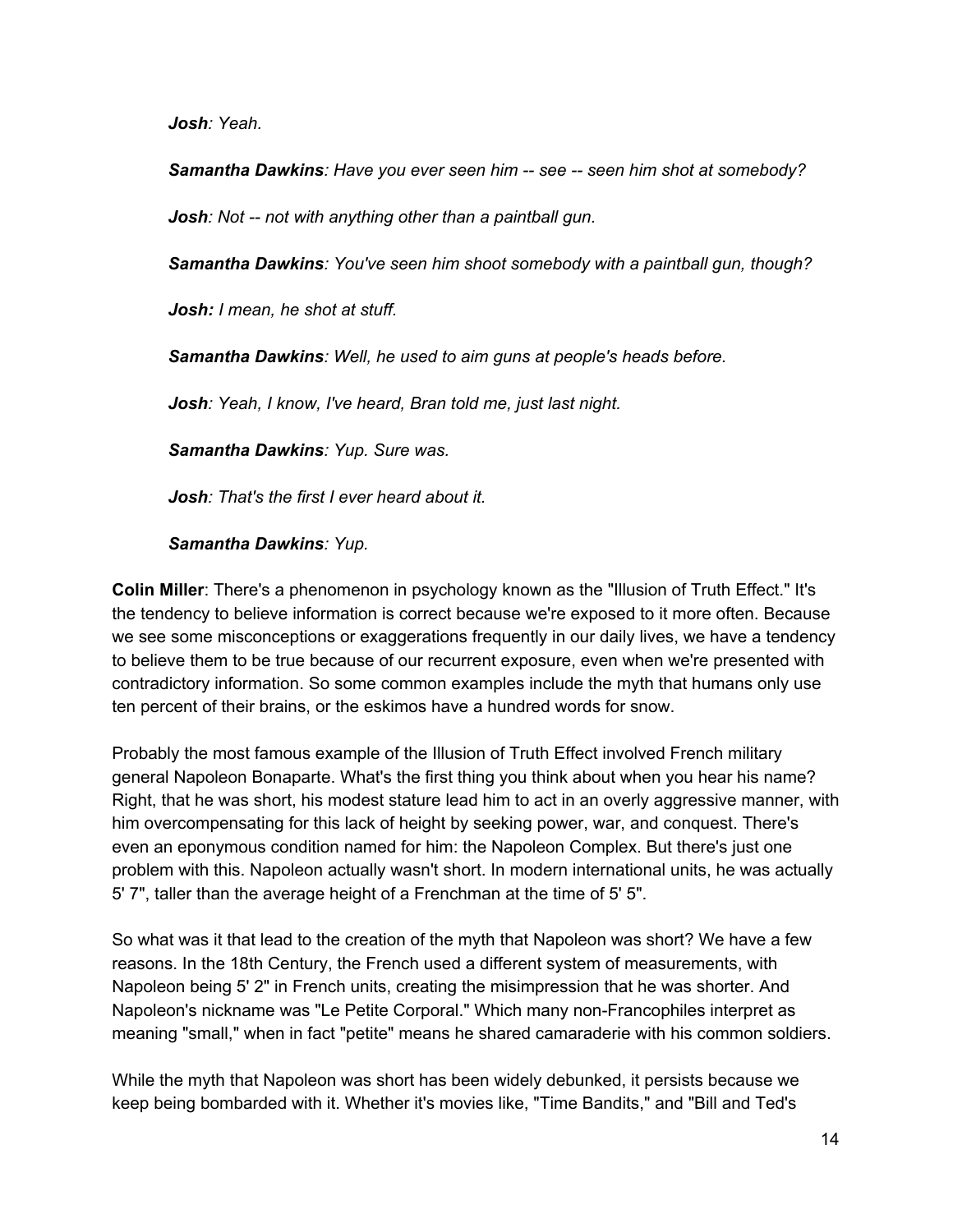Excellent Adventure," or TV shows like **[00:36:25] "Clo and Hyde,"** or "Family Guy," Napoleon is invariably depicted as short. As a result, we believe that Napoleon met his Waterloo because of his short stature.

Well, the same applies with Joey. Why would he shoot Isaac? He had done it before. That was the story passed from person to person in the Rome rumor mill. It was also the story presented by the prosecution at trial. In fact, according to district attorney Tami Colston, Joey was a, "little big man," who acted aggressively toward Brianne's new boyfriends to compensate for his short stature. But at least with regards to the shooting at Brianne's house in July 1999, there's a huge problem with this theory.

**Susan Simpson**: Joey was 330 miles away when it happened. We still don't know a lot about what actually happened during the incident, whether it really was a shooting, a break-in, whatever it was. But, one thing is clear, Joey wasn't even in Georgia at the time. This is one of Joey's attorney's, Bill O'Dell, describing what happened during a defense deposition later on.

*Bill O'Dell: Two years ago, during the summer, she had him arrested saying he shot up her house or windows and all. And he was down in Panama City. You weren't with him at that time?*

*Man: With a paintball gun?*

*Bill O'Dell: No, no. She claimed, she had hm arrested, I don't know if you remember, she had him arrested two summers ago, it was right after they broke up. And Brianne, I think, started dating Isaac, and um, Joey went to Florida with a whole bunch of people. And when he got back, he got arrested. She claimed that he had been at her house and shot up her windows and threatened her and all that, and that got taken into court. And of course, the judge threw it out. Joey was in in Florida, he had rented a in fact, he had even rented a motorcycle down there and they wrecked it. Uh, I think Adam Kagel was with him, and they wrecked it.*

*Man: I think I heard about that.*

*Bill O'Dell: Yeah. And so, when they got back, uh.*

## *Man: [unintelligible]* [00:38:31]

*Bill O'Dell: No, he didn't, because the judge threw out the warrant because she lied.* Um, this is just the type of girl, she has no qualms about coming into court and lying, but. *Um.*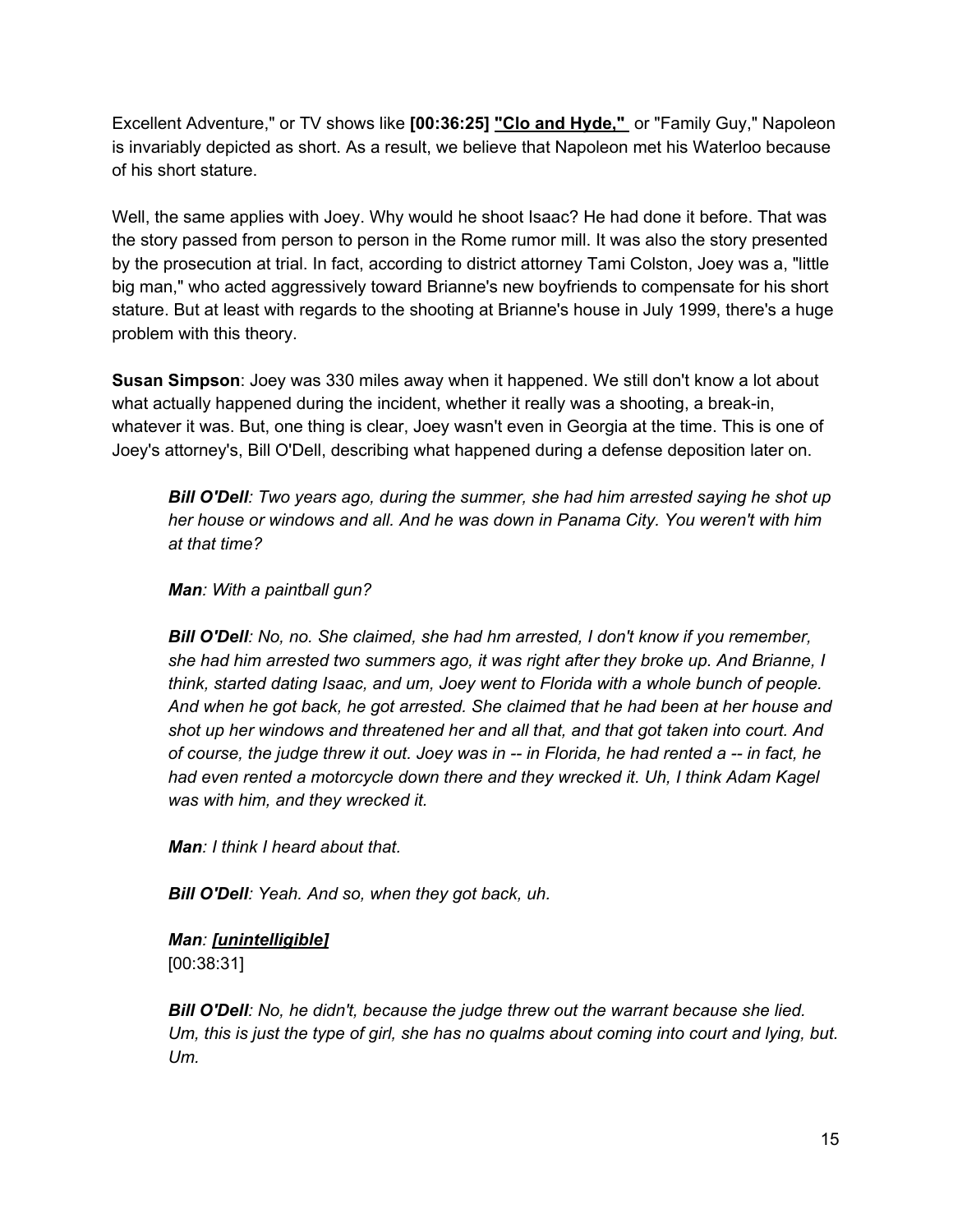*Man: She always, from the time she and him met, she always had him fighting over her. I mean, she liked that kind of thing.*

**Susan Simpson**: Now, it wasn't actually Adam Kagel who was there. It was a friend of Joey's named Clay Burkhalter who actually wrecked the moped. But Joey had records. He had phone records, he had the police incident report, there were medical records showing he was with Clay, he wasn't in Georgia, let alone Rome at the time Brianne and Isaac and Samantha and Paul all went back to the house and maybe were shot at. Or probably were shot at. It's very unclear what happened here. And this incident has been very frustrating to research. Because, luckily we still have the record showing the Joey was in Panama City, but we don't have the records from the court hearing. All we have is a warrant application that Brianne filled out in early August of 1999.

*Susan Simpson: Can you tell me... okay, so, you went to Panama City in 1999 with Shay and Clay and who else?*

*Joey Watkins: I think it was just me, Clay, Tandy and Shay.*

*Susan Simpson: So what happened when you got back?*

*Joey Watkins: What happened when I got back?*

*Susan Simpson: Mhm.*

*Joey Watkins: Ah, to be truthful, I don't even... I mean, in reference*

*Susan Simpson: Were you arrested?*

*Joey Watkins: For what?*

**Susan Simpson**: For the break-in.

**Joey Watkins**: What break-in?

*Susan Simpson: At Brianne's place.*

*Joey Watkins: What about it? I don't I think they tried to blame me for that? Um. Uh, they tried to they tried to say I supposedly fired shots while I was in Panama? I was in Panama and they claimed that I fired shots or something.*

*Clare Gilbert: So I when you're thinking about this, think about go back in your memory, and think about being in Panama City and you guys rented a scooter*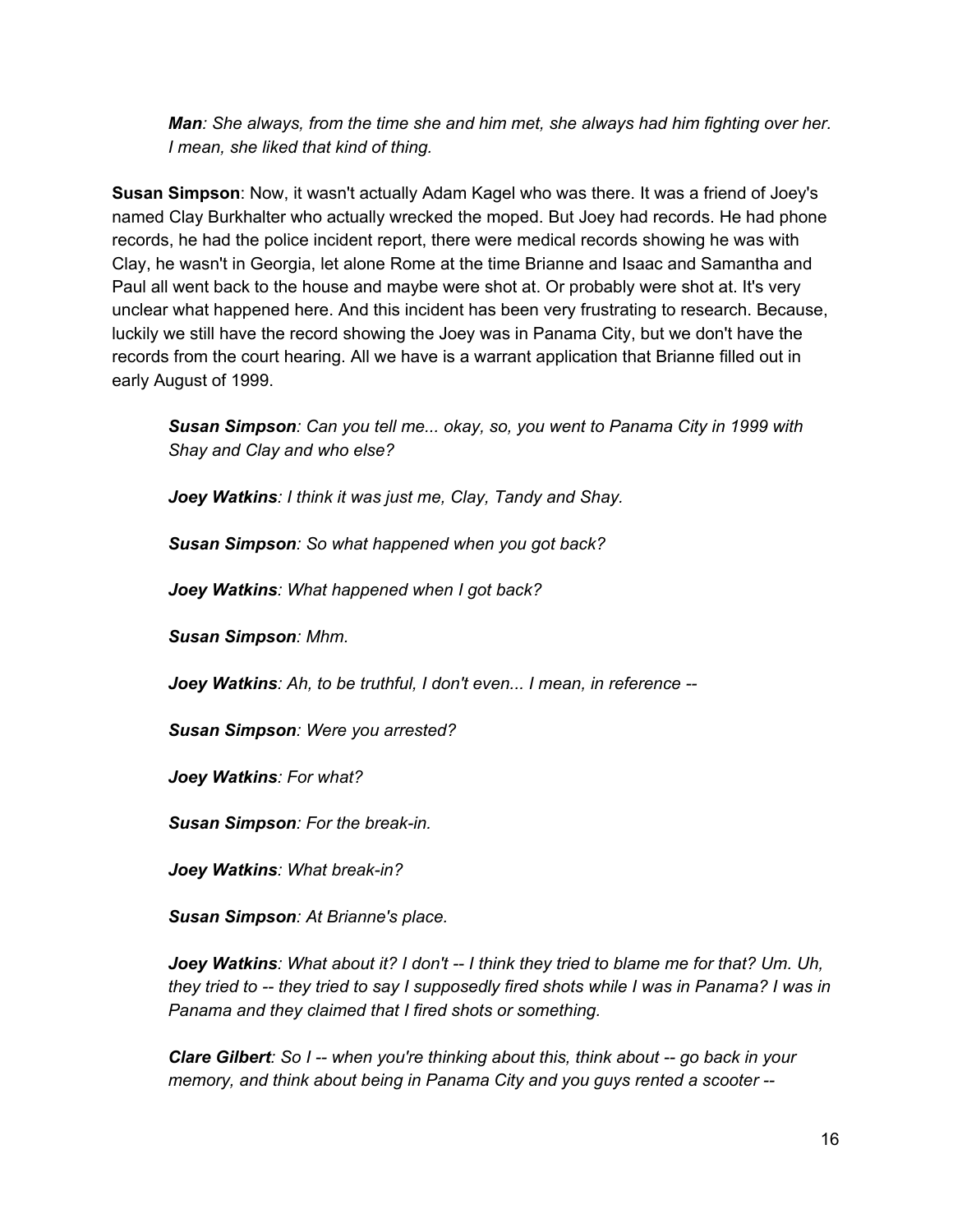*Joey Watkins: Right.*

*Clare Gilbert: And you... Clay wrecked the scooter.*

*Joey Watkins: Clay wrecked the scooter, right.*

*Clare Gilbert: The scooter was in your name. How long were you guys in Florida?*

*Joey Watkins: I can't remember. And be alive. I can't remember exactly. I remember something vaguely, something... they accused me of doing something. I I can't remember everything.*

*Clare Gilbert: Did Brianne do like a citizen's arrest warrant and you had a hearing in front of a judge?*

*Joey Watkins: Yes, yes, yes I did. She they, they said I remember that now. Uh, um, they said that I supposedly broke into her house I remember this now broke into her house and I was I can't remember everything. But I remember having the hearing in front of the judge. I think he told us, during the hearing, her dad was present also. He told us during the hearing, I think this is just teenage garbage and he said, I'm telling you two right now to stay away from each other. And I if I'm not wrong, the judge also told her, I think you're just as much a part of this drama as anybody else. And if you don't have any proof of him doing this, then you need to stop making these allegations.*

*Susan Simpson: I'm starting to think that whole incident is a big part of why you're here today. ' Cause right after Isaac was in the hospital, people were telling Moser, "six months ago in July, Joey walked in and shot at Isaac."*

*Joey Watkins: What?*

*Susan Simpson: Yup. Piecing it together, they're all talking about this thing, when you were in Panama City.*

*Joey Watkins: Hm. Wow.*

**Susan Simpson**: So, when Joey gets back to Rome, Brianna files a warrant saying, he's stalking me, he's... I don't know what he's capable of. And they have a hearing. They go before the magistrate judge, so unfortunately we don't have transcripts of this hearing, but we do have notes that people took at the hearing. And we know that Brianne testified that during the last weekend of July, she, Samantha, Isaac and Paul had seen Joey and another individual possibly firing a gun in Brianne's back yard. Or at them. At any rate, Brianne says to to the court, she say Joey shooting at the house.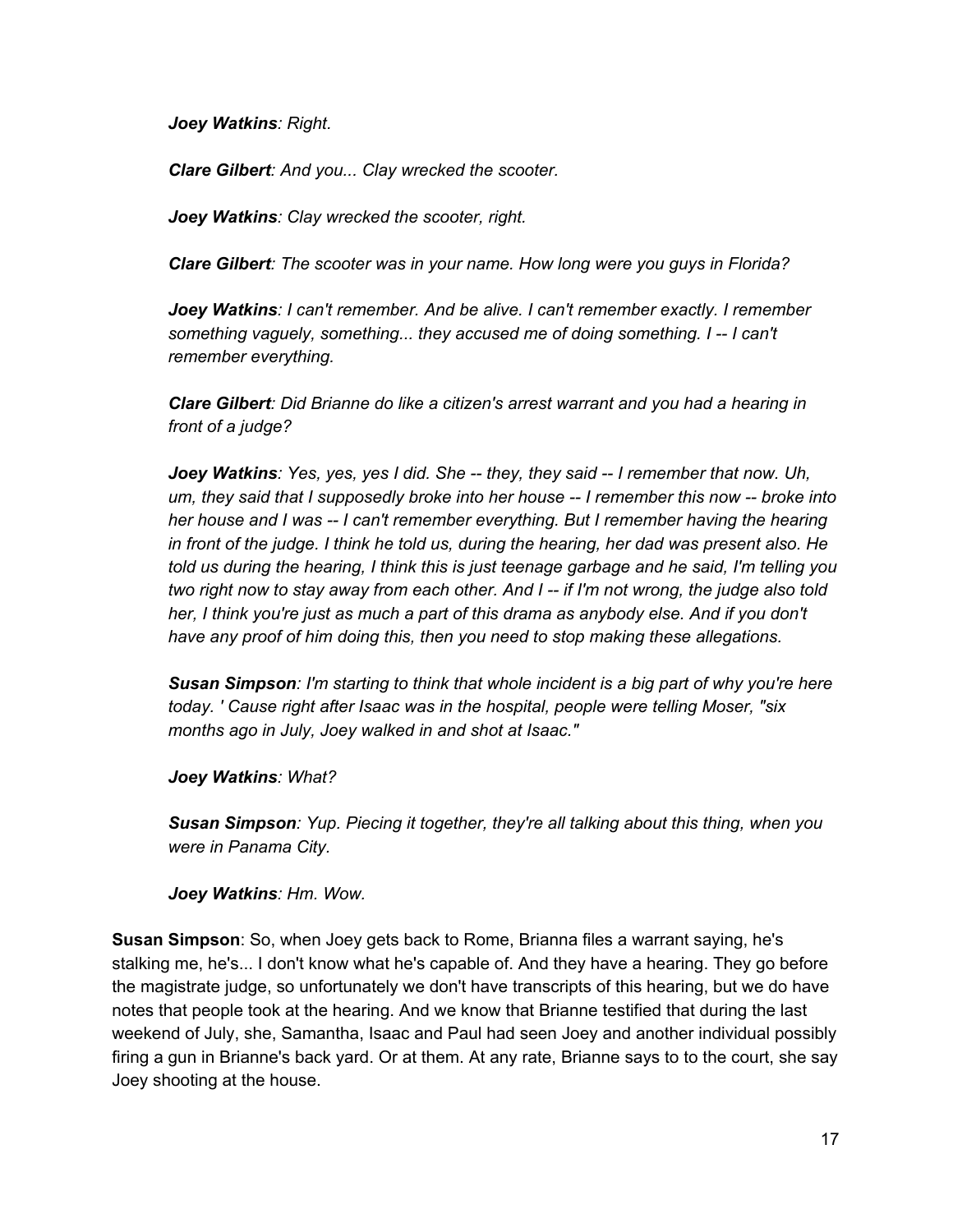Brianne's dad also testified. He wasn't an eye witness, he hadn't seen any shooting, but he said that the four of them, Isaac, Paul, Samantha and Brianne had told him the same story. But Paul and Isaac did not testify at the hearing.

**Rabia Chaudry**: The judge totally dismissed it. And issued a terse order for Joey and Brianne to stay out of each other's way. And Brianne actually said sorry to Joey as he walked out of the courtroom. But Brianne and Isaac told everyone that Joey had been the one to do it. And even those who weren't sure about who had done the shooting, like Paul, were willing to go along with the inference drawn by Brianne. Because remember, Paul himself said that he didn't know who had done the shooting.

**Susan Simpson**: Well he brought it up, in his interview he suggests that it might be Joey, he raises the implication. And the story's definitely -- I mean, we're talking about Joey when that part of the interview happens. So Paul did -- he was willing to go along with the idea it might've been Joey. But he never says it was Joey, and he does not tell Moser that he saw the person. He's clear about that. Still, he's clearly heard Brianne and Isaac talk. And he's willing to go along with who they think it might've been.

**Colin Miller**: Yeah, I mean, I have a few points that I find to be interesting here. The first is, this is about as clear an example of the Illusion of Truth Effect that you'll find. There's actually a hearing, at that hearing clear evidence is submitted showing Joey couldn't have done this, and yet, half a year later, you have multiple witnesses, including Brianne, repeating this story that has been proven to be false. And the other this is, I don't know whether you two agree or disagree with me on this, is this was a significant enough event where Brianne is seeking this hearing, seeking to get some type of legal defense against this -- I think a shooting occurred here, I think someone was clearly shooting at Brianne and Isaac. And that raises the question, if it's clearly not Joey, who was that? Because, going back to the initial question, who would have a motive to harm Isaac? Well, if someone is literally shooting at him and Brianne in July of 1999, that seems like that might be suspect number one.

**Susan Simpson**: See, I'm not willing to assume this actually happened. Because the stories about it are all so vague. Something happened. There was an event where these four people were coming back to Brianne's house, and something happened that made them think, or made some of them think they were being shot at. But the way everyone phrases it is so odd. Some focus on, we heard a gunshot. And then Paul does say he saw a muzzle flash, but he couldn't even see a person. So, something happened, and it may've been someone shooting. But given the uncertainty there, it's hard for me to accept that this is a f-you know, and here's the other frustrating thing: No one remembers this. Like, no one. We have clear documentary evidence, so it definitely happened, but, for instance, you talk to Bill O'Dell. He didn't recall it. But that was him in the clip earlier, and he was telling another witness about it, so clearly he knew about it at the time. But now he has no memory of it. Joey remembers it, but even he's kind of fuzzy. He remembers it happened, he remembers the basics, but I guess, obviously, more important things took precedent after this.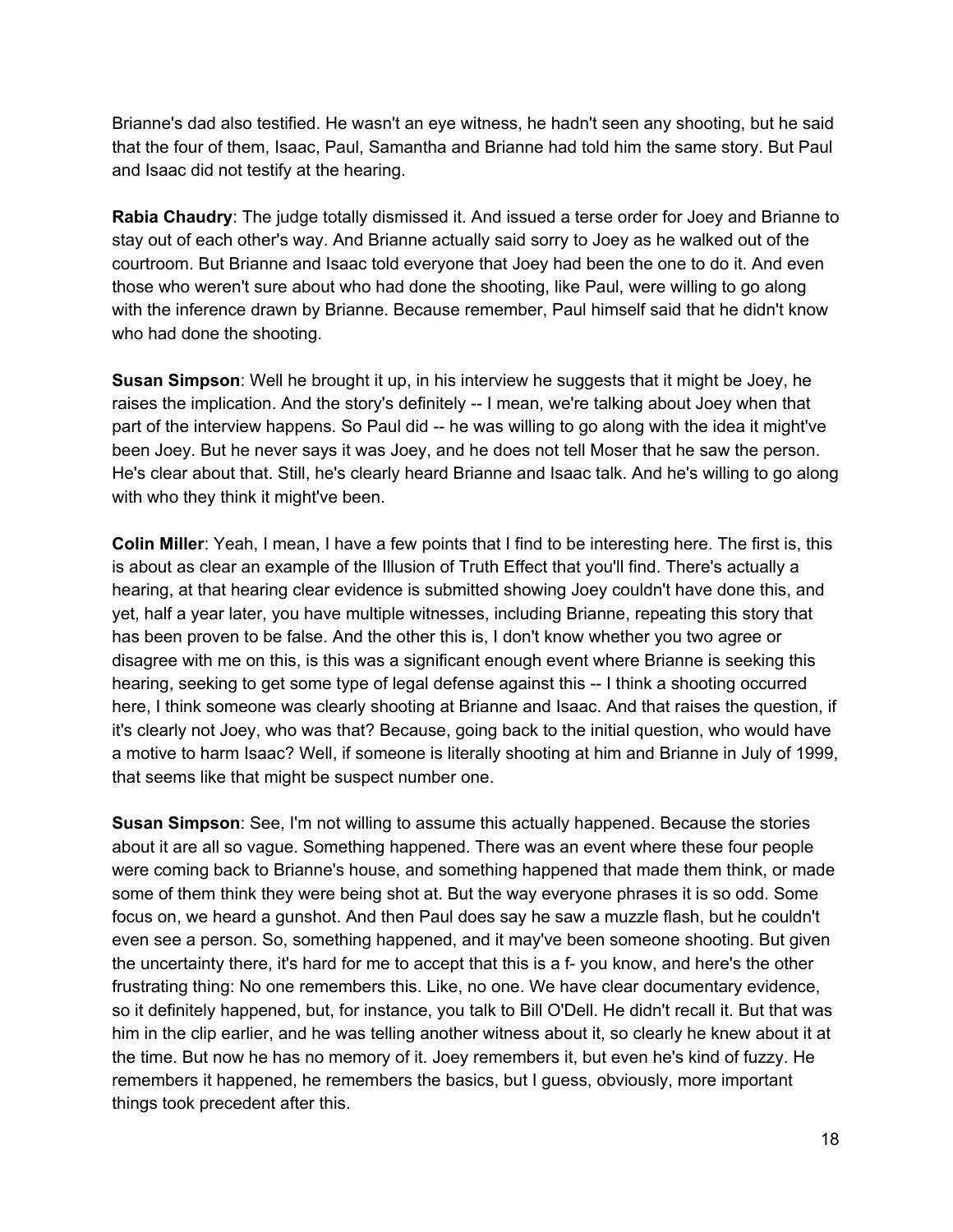As I've come to recognize is pretty typical for Joey, the thing he remembers most clearly about the whole incident seems to be the car that they hit in the moped when they were driving around Panama City.

*Joey Watkins: What happened with the moped, Clay hit a car with the moped. And uh, it actually knocked the the side mirror off, you know, the one that's on the door. It knocked the side mirror off of, I believe it was a Grand Am, a burgundy Grand Am, and* uh, the moped was in my name. So I got the ticket for it, and my dad ended up, I think *my dad ended up having to take care of that. The bill or whatever for the car, and the moped shack.*

**Susan Simpson**: I also talked to Paul Allen about what he recalled about this whole incident, and it turns out he remembers nothing. He said that, if he talked about it to Moser in his interview, it happened, he has no reason to doubt what he was saying back then. But today, he has no recollection of this event, or of Joey ever shooting him at Brianne's house, or of him and Isaac ever going to Brianne's house and encountering someone there.

And no one was really aware that this was such an important part of the investigation early on, because by the time we get to trial, or even just the arrest, no one is ever talking about this again. So, until you look at all the documents, which, as we'll get into more later, were only very, very recently obtained, it's not even clear that this nonshooting was actually something that focused the attention on Joey.

**Rabia Chaudry**: So, Susan, let me ask you. Is it possible, I mean, you know the area, and, you know, I mean I know nothing about hunting. But is it possible it could've been someone hunting at that time of night?

**Susan Simpson**: I mean, I'm not gonna totally -- I mean, someone somewhere in Rome was probably hunting that time of night. But, this was

**Rabia Chaudry**: People do hunt at night, that's what I'm trying to figure out, right, people do hunt at night?

**Susan Simpson**: I mean, not legally, but.

**Rabia Chaudry**: Oh. Okay.

**Susan Simpson**: Um, it happens. This was a residential area, it was not where you'd expect if, whatever happened, it seems like there was a break-in to Brianne's house, is the best I can figure. If there was someone shooting, I think it was someone that did break into the house. But again, Joey's not even in the state. So, whatever it was, it wasn't him.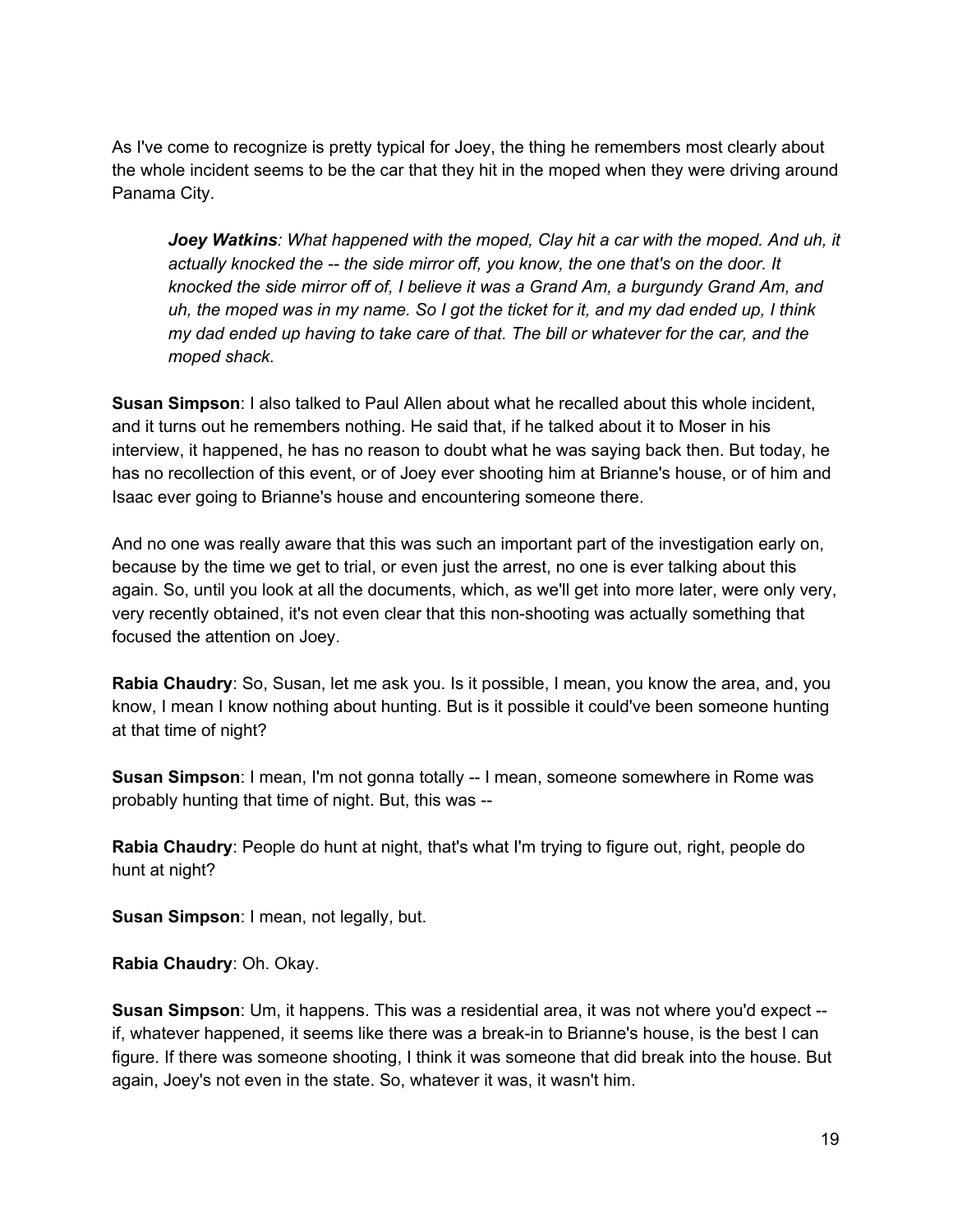**Colin Miller**: I mean, for me, it really creates the question -- I said I think there was a shooting here. But if there wasn't, then the real question becomes, I mean, how much can you really trust anything in this case if you have these people not only repeating this story as nauseam, but also going into court and saying, not only were we shot at, but it was Joey, if it's A.) Not Joey, and B.) There's not even a shooting, it just... it's tough to get your mind around. We'll discuss this with the various different things in this case, but it's so tough to really pin anything down and figure out what actually happened. And if you can't trust there was a shooting here, I just don't know what you can really trust in this case.

**Susan Simpson**: And it should be noted, only one person ever testified that it happened. And that's Brianne. Um, we know Isaac talked about it and we know Isaac told people he knew that he'd been shot at by Joey, but if -- based on what Paul said, it sounds like neither were in a position to actually see who the shooter was, and it seems totally likely to me that Isaac was um, adopting Brianne's inference. Which was that shooter was Joey. So, it's not that anyone was lying, necessarily, but it does show that the prejudices and the assumptions being made were being repeated as fact, even when you get down to it, you find out, well, something happened and they thought it must've been Joey, but in reality it couldn't have been.

**Rabia Chaudry**: Now, you might be wondering why we just spent such a big chunk of time in this episode on an alleged shooting by Joey that never even actually happened. That's because, in many ways, it's emblematic of this case. And you're going to see that as we go through the investigation and eventually get to the trial in which he was convicted. After all, you can't get a conviction without some real evidence, right?

Well, for the next 20 weeks, we'll be unpacking all of that for you. But remember this: Joey has maintained his innocence from the day he was arrested until today. And also remember that this is an on-going investigation. So if you have any information about the case, we want to hear from you. Please contact us at undisclosedpodcast@gmail.com. Again, the email is undisclosedpodcast@gmail.com.

Before we end, I want to remind our listeners not to forget to check out our new addenda series this season. You guys are used to getting one episode a week from us, but this season, you're going to be getting two shows a week from us. And here's why: last season we gave you an episode one week, and we would give you an addenda the following week. Except, those addenda actually ended up turning into real episodes. We still got deep into the weeds.

So, this time around, they're gonna be what they were originally meant to be: an informal discussion on the case, responding to audience questions and exploring broader issues. And we wanted to bring in fresh new voices and perspectives to help have that conversation. And also to allow Susan, Colin and myself to focus on the actual episodes. So, why you'll be getting a new episode every single Monday, every Thursday, Emmy Award-winning actor, Jon Cryer, will be hosting our addenda series. And we have a terrific lineup of panelists for throughout the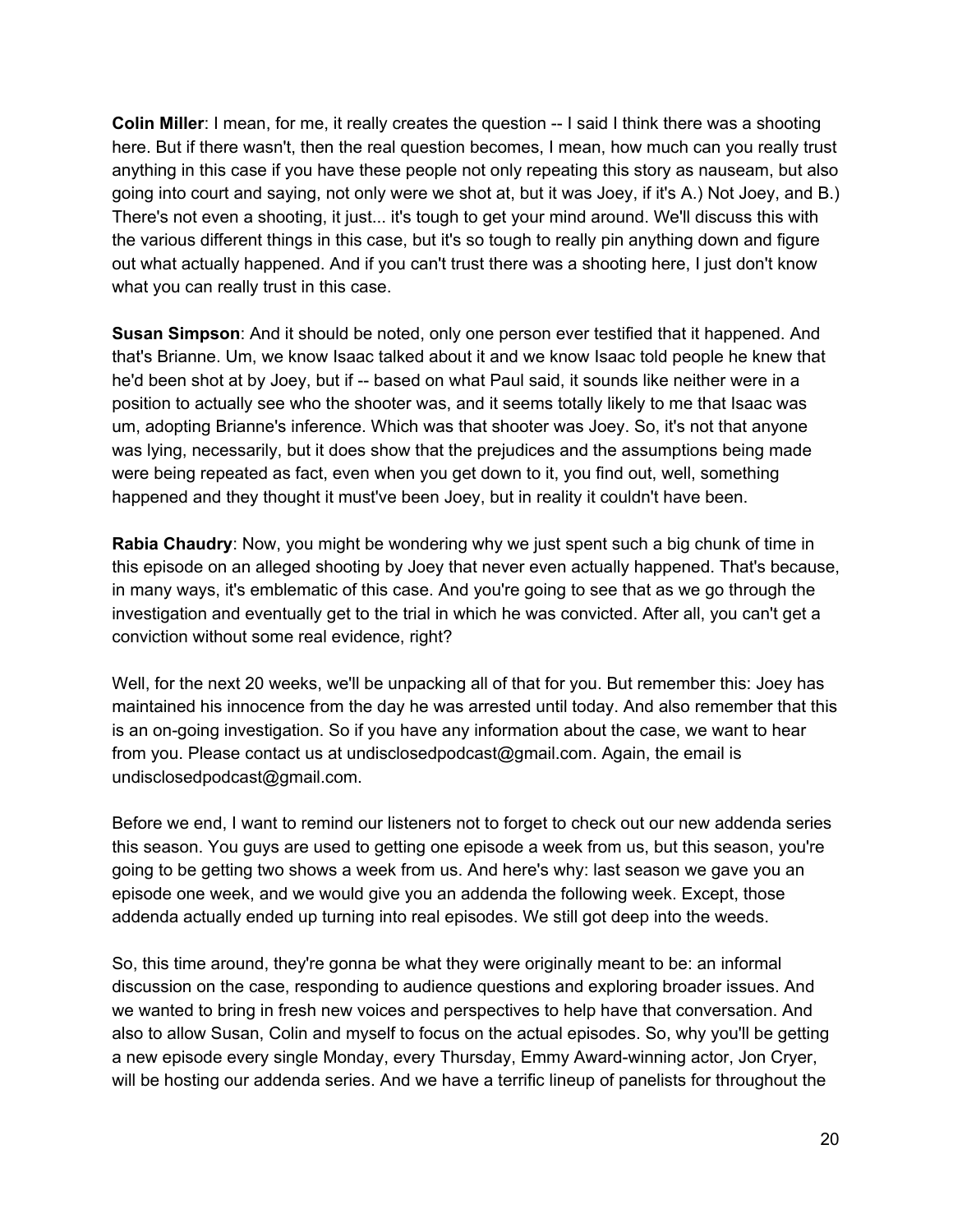season, including an amazing regular panelist, U.S. Congressman Keith Ellison, who's a former criminal defense attorney who's devoted years to criminal justice reform.

Now, going back to the case, here's a little bit of information we didn't tell you just yet. Susan is actually no stranger to Rome, Georgia. Not only does she have a connection to the town, she's been there frequently to investigate the case and also to meet and speak with Joey and witnesses. But it was important for Colin and I also to get to know the area, the people, Joey's family, and most importantly, figure out what Joey is like himself. So, earlier this summer, Susan, Colin and I met up in the sweltering heat of Rome, Georgia to do just that. Next time, on Undisclosed.

--

Thanks to you, our listeners, for coming along with us on the first step of our new journey. The lion's share of that gratitude goes to the folks at the Georgia Innocence Project for bringing this case to our attention. Especially Clare Gilbert. Through Clare, we're going to extend our gratitude to the interns who are down south right now, helping chip away at the state's case versus Joey. You guys are amazing.

Make sure you give some love to those folks by visiting [www.georgiainnocenceproject.org.](http://www.georgiainnocenceproject.org/) Take a moment, visit the site, and read about the important work they do. After you've perused their site, take yourself over to [stamps.com](http://www.stamps.com/) and type in our promo code: undisclosed, and get that bonus offer. I think all that typing is probably going to make you hungry. So your next stop should be a visit to [blueapron.com/undisclosed,](http://blueapron.com/undisclosed) where you can sign up and get three meals free, with free shipping. Remember the circle of support, folks.

That circle extends to Romero Marquez and Patrick Cortes, who are again doing our theme music this year. Thanks, gentlemen. Ballookey, where you at? Making logos, of course, for our new website. Yes, it's awesome, because Nina Musser designed it and Christie Williams still helps to maintain it. It's at www.undisclosed-podcast.com. Go there, check it out, check out the pics and documents related to the case. Pay special attention to the people map. Heidi Phelps created it and it helps to explain the sometimes convoluted relationships in this case.

Guess who locked herself up in her home studio for entire weekends at a time trying to stitch the audio for the episode together? Why, it's the incredible Rebecca Lavoie of Partners in Crime Media, and host of Crime Writers On. Thanks for continuing to crank the handle on this steam engine, Ms. Lavoie.

So, how many of you saw those nifty 30 second teaser trailers we did in the lead up to the debut? Karen Turner did those. She's a visual artist, and by the slick looks of those promos, a damn good one. But who helped Karen send those out on the internets, you ask? Well, that would be Mital Telhan. Mital does a little of this, a little of that, basically everything that doesn't involve putting mouth to microphone.